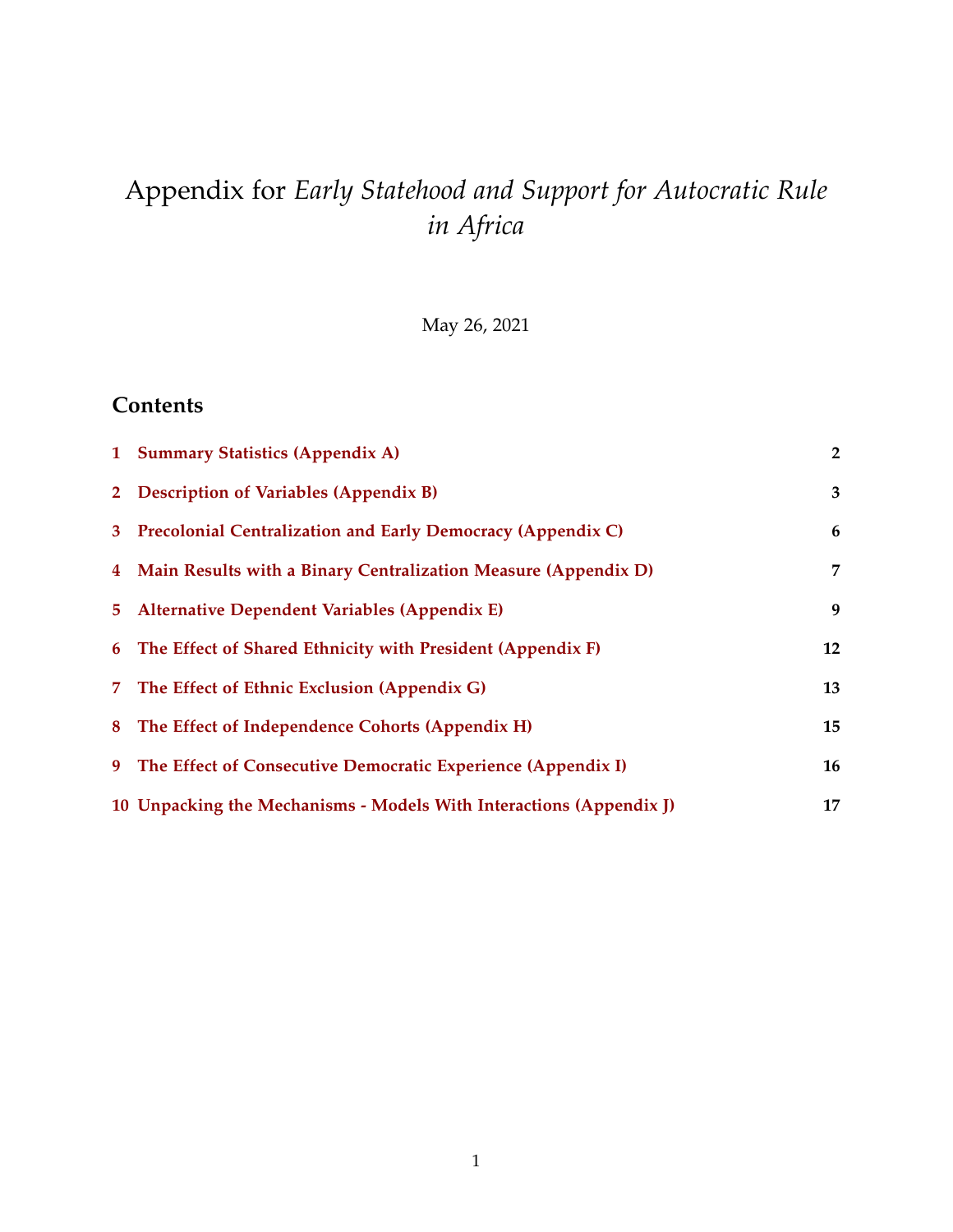## <span id="page-1-0"></span>**1 Summary Statistics (Appendix A)**

| Variable                                                    | N       | Mean     | St. Dev. | Min      | Median | Max       |
|-------------------------------------------------------------|---------|----------|----------|----------|--------|-----------|
| AB round                                                    | 121,241 | 4.817    | 1.073    | 3.000    | 5.000  | 6.000     |
| Absolute latitude                                           | 76,302  | 13.557   | 8.690    | 0.417    | 13.536 | 36.604    |
| Average precipitation                                       | 76,302  | 0.937    | 0.480    | 0.097    | 0.866  | 2.701     |
| Average temperature                                         | 76,302  | 23.124   | 3.693    | 14.423   | 23.077 | 29.528    |
| Age                                                         | 120,122 | 36.950   | 14.532   | 18.000   | 34.000 | 130.000   |
| Centralization                                              | 48,696  | 1.767    | 1.001    | 0.000    | 2.000  | 4.000     |
| Centralization dummy                                        | 48,696  | 0.577    | 0.494    | 0.000    | 1.000  | 1.000     |
| Coast                                                       | 50,563  | 0.309    | 0.462    | 0.000    | 0.000  | 1.000     |
| Conflict                                                    | 76,302  | 0.024    | 0.036    | 0.000    | 0.000  | 0.167     |
| Contact traditional ruler                                   | 82,290  | 0.282    | 0.450    | 0.000    | 0.000  | 1.000     |
| Distance to capital city                                    | 76,302  | 0.384    | 0.286    | 0.073    | 0.315  | 1.438     |
| Distance to international border                            | 71,905  | 96.829   | 61.672   | 12.500   | 86.389 | 396.348   |
| Education                                                   | 121,185 | 3.222    | 2.079    | 0.000    | 3.000  | 9.000     |
| Employed                                                    | 120,959 | 0.288    | 0.453    | 0.000    | 0.000  | 1.000     |
| Excluded                                                    | 74,334  | 0.165    | 0.371    | 0.000    | 0.000  | 1.000     |
| <b>Exclusion</b> status                                     | 73,934  | 1.990    | 1.155    | 1.000    | 2.000  | 5.000     |
| Female                                                      | 121,240 | 0.501    | 0.500    | 0.000    | 1.000  | 1.000     |
| Former British colony                                       | 119,832 | 0.699    | 0.459    | 0.000    | 1.000  | 1.000     |
| Former French colony                                        | 119,832 | 0.274    | 0.446    | 0.000    | 0.000  | 1.000     |
| Independence cohort                                         | 120,122 | 0.056    | 0.231    | 0.000    | 0.000  | 1.000     |
| Index of autocratic attitudes                               | 68,540  | 2.355    | 0.630    | 1.200    | 2.400  | 5.000     |
| Index of autocratic rule                                    | 113,827 | 2.211    | 0.904    | 1.333    | 2.000  | 5.333     |
| Intensive agriculture                                       | 46,514  | 0.329    | 0.470    | 0.000    | 0.000  | 1.000     |
| Land area                                                   | 76,302  | 10.282   | 0.978    | 6.582    | 10.284 | 13.049    |
| Urban unit                                                  | 121,241 | 0.373    | 0.484    | 0.000    | 0.000  | 1.000     |
| Malaria index                                               | 50,563  | 12.370   | 10.164   | 0.000    | 9.759  | 34.491    |
| Mean relative humidity                                      | 50,563  | 57.560   | 14.164   | 20.893   | 59.664 | 83.959    |
| Mountainous terrain                                         | 76,302  | 0.207    | 0.227    | 0.000    | 0.093  | 0.873     |
| Nightlights (log)                                           | 76,302  | 0.218    | 0.350    | 0.000    | 0.066  | 2.734     |
| People should avoid government criticism                    | 39,441  | 2.044    | 0.782    | 1.000    | 2.000  | 3.000     |
| People should not complain to government officials          | 39,830  | 1.467    | 0.615    | 1.000    | 1.000  | 3.000     |
| People should not request assistance from elected officials | 39,676  | 1.844    | 0.724    | 1.000    | 2.000  | 3.000     |
| People should not vote                                      | 40,282  | 1.190    | 0.424    | 1.000    | 1.000  | 3.000     |
| Population (log)                                            | 76,302  | 11.377   | 1.235    | 5.844    | 11.582 | 14.179    |
| Polity                                                      | 120,258 | 4.984    | 3.649    | $-4.000$ | 6.000  | 10.000    |
| Polity lag                                                  | 121,182 | 4.951    | 3.656    | $-4.000$ | 6.000  | 10.000    |
| Population log                                              | 42,422  | 2.536    | 1.204    | $-2.740$ | 2.611  | 4.706     |
| Precipitation squared                                       | 76,302  | 1.138    | 1.272    | 0.010    | 0.754  | 7.403     |
| President's ethnic group                                    | 121,241 | 0.147    | 0.354    | 0.000    | 0.000  | 1.000     |
| Proportion tropics                                          | 50,563  | 0.853    | 0.346    | 0.000    | 1.000  | $1.000\,$ |
| Resident of ethnic homeland                                 | 121,241 | 0.244    | 0.429    | 0.000    | 0.000  | $1.000\,$ |
| River                                                       | 50,563  | 0.769    | 0.421    | 0.000    | 1.000  | 1.000     |
| Share                                                       | 74,334  | 0.205    | 0.290    | 0.000    | 0.000  | 1.000     |
| Slave exports                                               | 76,302  | 5.125    | 4.750    | 0.000    | 5.964  | 13.409    |
| Soil quality                                                | 76,302  | 5.505    | 0.387    | 2.329    | 5.598  | 6.810     |
| Support for autocratic rule                                 | 116,003 | 1.745    | 1.051    | 1.000    | 1.000  | 5.000     |
| TSI                                                         | 50,563  | $-0.176$ | 1.171    | $-3.119$ | 0.098  | 1.495     |
| Water access                                                | 76,302  | 0.867    | 0.340    | 0.000    | 1.000  | $1.000\,$ |
| Years of consecutive democracy                              | 120,258 | 10.848   | 11.205   | 0.000    | 11.000 | 48.000    |
| Headman Appointed                                           | 98      | 0.245    | 0.432    | 0.000    | 0.000  | 1.000     |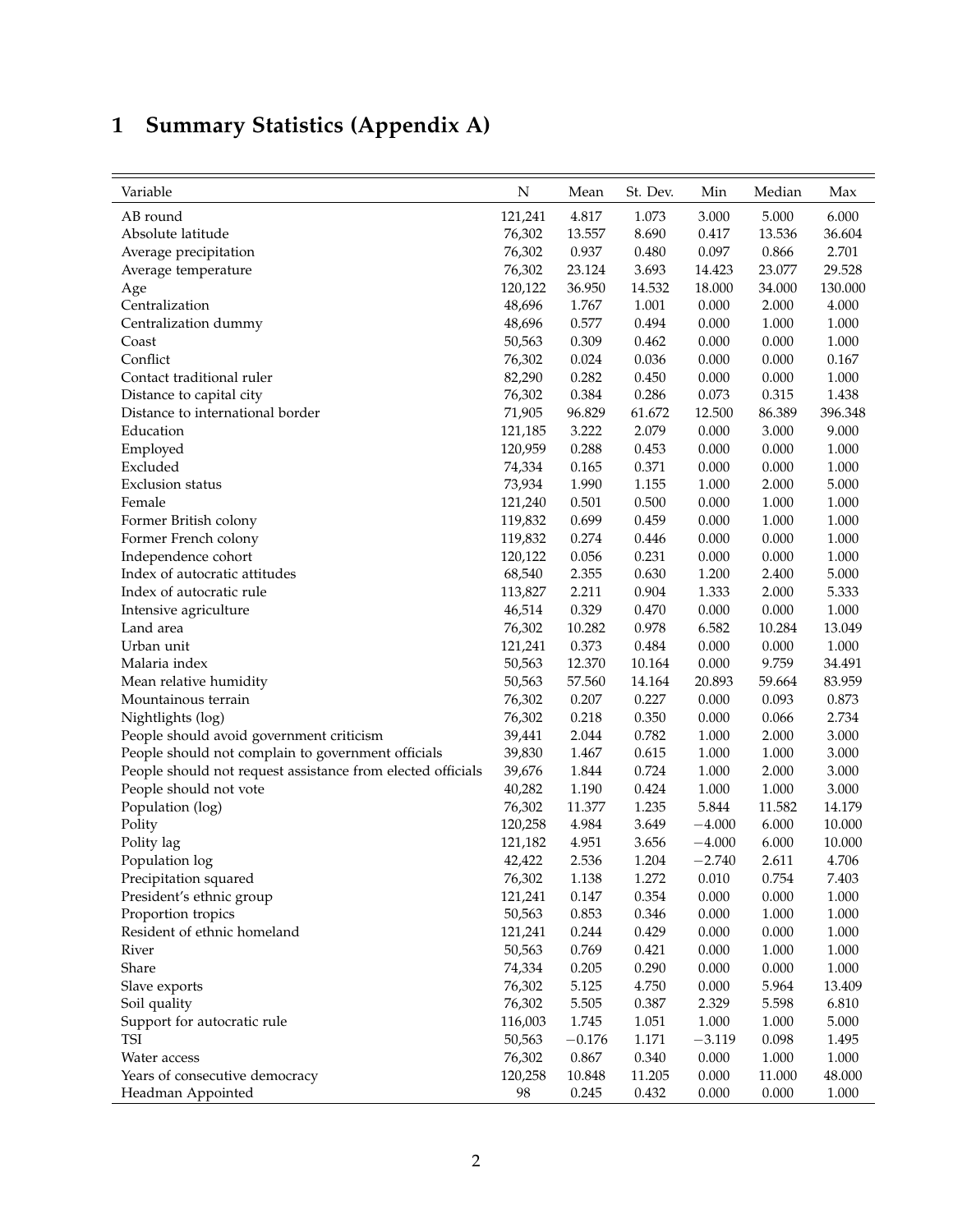#### <span id="page-2-0"></span>**2 Description of Variables (Appendix B)**

Variable names from original data sets are in parentheses where applicable. All PRIO-GRID data are merged with Murdock ethnic group level data. We spatially merged the PRIO-GRID cells onto the Murdock geospatial data and retained the mean or modal value for each PRIO-GRID variable included. This means we are left with PRIO-GRID mean or modal values at the Murdock ethnic group level for when they are included in our models.

- AB round: Round of Afrobarometer survey.
- Absolute latitude: Absolute latitude taken from PRIO.
- Average precipitation: Average precipitation annually taken from PRIO (avgprec).
- Average temperature: Average temperature annually taken from PRIO (avgtemp).
- Age: Self-reported age taken from Afrobarometer, (Q1:R3,R4,R5,R6).
- Centralization: This is a measure of jurisdictional hierarchy beyond local community provided by [Murdock](#page-17-0) [\(1967\)](#page-17-0) It is originally coded as ordinal (1-5), with 1 indicating autonomous villages, 2 indicating petty chiefdoms, 3 indicating larger chiefdoms, and 4 and 5 for large states.
- Centralization dummy: We code large states (4,5) as a 1 and the remaining as a 0 to create a binary variable of precolonial centralization.
- Coast: Binary variable if the ethnic group is has a coast as a border taken from Murdock.
- Conflict: Continuous coding from zero to one taken from PRIO, (conflict).
- Contact traditional ruler: A measure of whether a respondent contacted a traditional ruler in the previous 12 months taken from Afrobarometer. It is originally coded as ordinal, we create a binary with responses of once, a few times, and often as a 1 and never as a 0. (Q32f:R3, Q27b:R4, Q34e:R6, not asked in R5).
- Distance to capital: This is a measure from each grid cell to the capital of that country, taken from PRIO (capdist)
- Distance to international border: This is a measure from the grid cell to the nearest international border via contiguous land, taken from PRIO (bdist1).
- Education: Ordinal coding of education levels ranging from no formal education to post-graduate degree taken from Afrobarometer, (Q90:R3, Q89:R4, Q97:R5,R6).
- Employed: Coded as binary with part-time and full-time coded as 1, and no formal employment as a 0 taken from Afrobarometer, (Q94:R3,R4, Q96:R5, Q95:R6).
- Excluded: A binary variable indicating whether the respondent's ethnic group was excluded from power at the time of a given Afrobarometer interview. .
- Exclusion status: The exact exclusion status at the time of Afrobarometer interview as coded be EPR (senior partner, junior partner, powerless, discriminated, irrelevant).
- Female: Interviewer-reported gender of respondent with 1 being female and 0 being male taken from Afrobarometer, (Q101:R3,R4,R5,R6).
- Former British colony: Binary coding of countries with former British colonizer. Data are from [Becker](#page-17-1) *et al.* [\(2016\)](#page-17-1).
- Former French colony: Binary coding of countries with former French colonizer. Data are from [Becker](#page-17-1) *et al.* [\(2016\)](#page-17-1).
- Independence cohort: Binary coding if a respondent was between the ages of 18 and 29 when their country gained independence, based off of their self-reported age in Afrobarometer.
- Index of autocratic attitudes: an averaged additive index attitudes associated with autocracy taken from Afrobarometer: preference for elections as a way to choose leaders (Afrobarometer Q32:R6, Q34:R5, Q31:R4, Q38:R3), a willingness to accept that the president is above the law (Q38:R6, Q40:R5, Q37:R4, Q41:R6), a preference for a government that can get things done (Q31:R6, Q33:R5), preference for one-party rule (Q36a:R3, Q29a:R4, Q31a:R5, Q28a:R6), and preference for one-man rule (Q36c:R3, Q29c:R4, Q31c:R5, Q28c:R6).
- Index of autocratic rule: an averaged additive index of support for one-man rule (Afrobarometer Q36c:R3, Q29c:R4, Q31c:R5, Q28c:R6), one-party rule (Q36a:R3, Q29a:R4, Q31a:R5, Q28a:R6), and military rule (Q36b:R3, Q29b:R4, Q31b:R5, Q28b:R6) taken from Afrobarometer.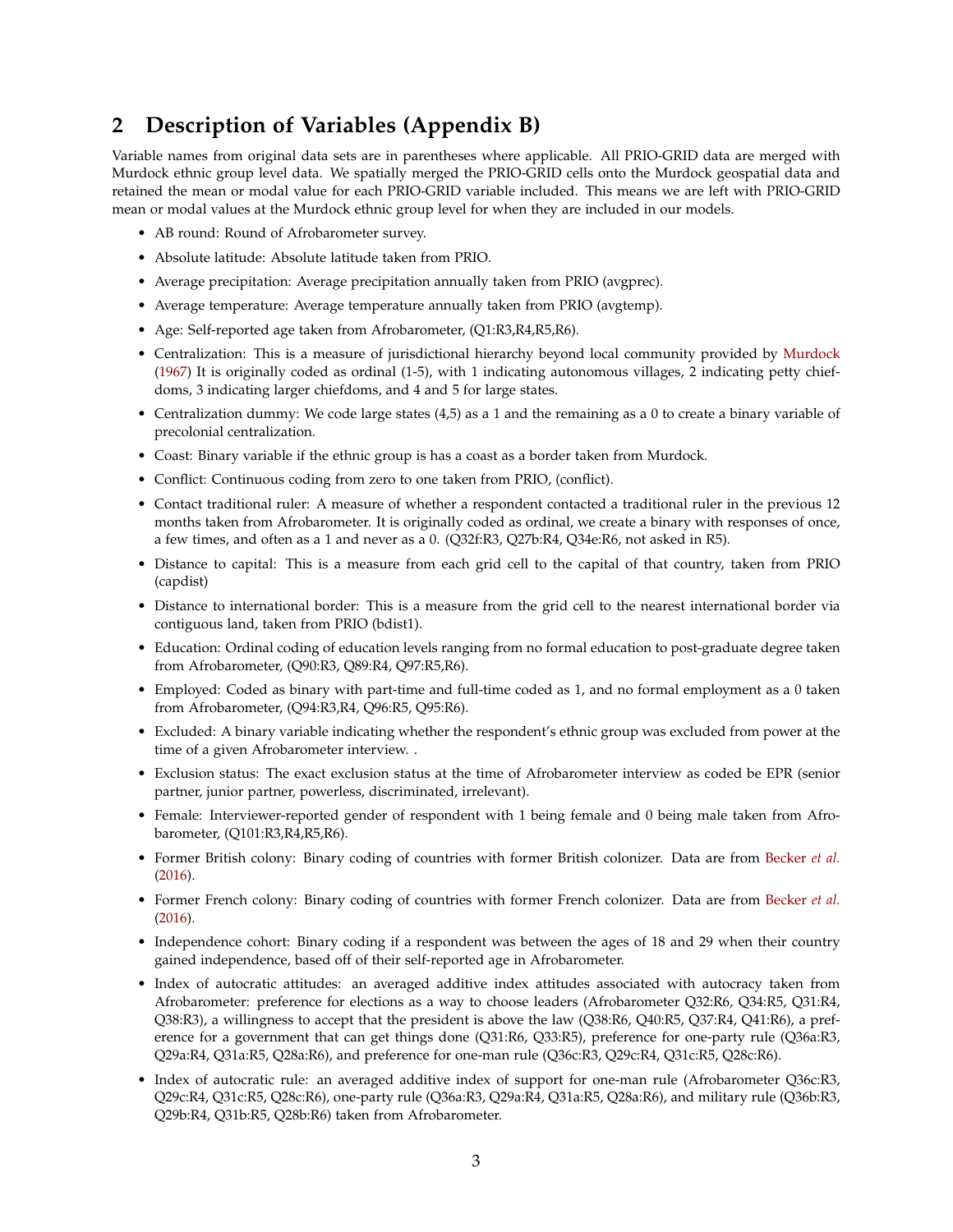- Intensive agriculture: A binary version of a categorical variable taken from Murdock (ea028) where 1 indicates intensive agriculture and 0 indicates the other categories.
- Land area: Land area of each ethnic group taken from [Alsan](#page-17-2) [\(2015\)](#page-17-2).
- Latitude: Latitude of the enumeration taken from geo-referenced Afrobarometer data. (latitude). Data are from [BenYishay](#page-17-3) *et al.* [\(2017\)](#page-17-3).
- Longitude: Longitude of the enumeration taken from geo-referenced Afrobarometer data. (longitude). Data are from [BenYishay](#page-17-3) *et al.* [\(2017\)](#page-17-3).
- Urban unit: Urban enumeration area taken from Afrobarometer.
- Malaria index: Malaria ecology index measuring stability in transmission rates globally taken from [Alsan](#page-17-2) [\(2015\)](#page-17-2) (malaria\_index).
- Mean relative humidity: Mean humidity by each ethnic group taken from [Alsan](#page-17-2) [\(2015\)](#page-17-2).
- Mountainous terrain: Mountainous terrain percentage as of 2000, taken from PRIO (mnt2000).
- Nightlights log: Log of nightlights index taken from PRIO (loglightsavg).
- People should avoid government criticism: A question asking whether good citizens should avoid criticizing the government taken from Afrobarometer. The question is coded so that higher values indicate more autocratic attitude (i.e. people should not criticise the government); (Q26b:R6).
- People should not complain to government officials: A question asking whether good citizens should complain to government officials taken from Afrobarometer. The question is coded so that higher values indicate more autocratic attitude (i.e. people should not complain);(Q26c:R6).
- People should not request assistance from elected officials: A question asking whether good citizens request assistance from elected officials taken from Afrobarometer. The question is coded so that higher values indicate more autocratic attitude (i.e. people should not request assistance); (Q26d:R6).
- People should not vote: A question asking whether good citizens should vote taken from Afrobarometer. The question is coded so that higher values indicate more autocratic attitude (i.e. people should not vote);(Q26a:R6).
- Population (log): Log population of ethnic group taken from [Alsan](#page-17-2) [\(2015\)](#page-17-2).
- Polity: Polity score taken from [Coppedge](#page-17-4) *et al.* [\(2020\)](#page-17-4) (e\_p\_polity).
- Polity lag: Polity score lagged by one year.
- Precipitation squared: The squared term of the precipitation average from above, taken from PRIO (prec2).
- President's ethnic group: A binary measure of whether the respondent shares ethnicity with their leader. The data are taken from PLAD [\(Dreher & Unfried,](#page-17-5) [2020\)](#page-17-5) and Afrobarometer. The variable takes a 1 if the respondent at the time of the interview shares their self-reported ethnicity with the PLAD reported ethnicity of the ruler at the time.
- Proportion tropics: Proportion of land area in the tropics for each ethnic group taken from [Alsan](#page-17-2) [\(2015\)](#page-17-2).
- Resident of ethnic homeland: Binary coding where we used the geo-referenced Afrobarometer data to determine if respondents were interviewed within the ethnic boundaries produced by Murdock.
- River: Binary variable indicating if the group has a river within their boundary taken from Murdock.
- Share: Share of the years since independence and when the Afrobarometer surveys were fielded that a group was excluded versus included in power. Based off of EPR (v72).
- Slave exports: Total number of slaves exported from a given ethnic homeland. Data are from [Nunn &](#page-17-6) [Wantchekon](#page-17-6) [\(2011\)](#page-17-6).
- Soil quality: Soil quality taken from [Alsan](#page-17-2) [\(2015\)](#page-17-2).
- Support for autocratic rule: A question asking respondents to agree or disagree with statement of president abolishing parliament and parties and ruling everything (Q36c:R3, Q29c:R4, Q31c:R5, Q28c:R6).Ordinal coding, scale 1-5 from strongly disagree to strongly agree taken from Afrobarometer.
- TSI: The TseTse suitability index is a measure of the potential steady-rate population of the TseTse fly across the African continent taken from [Alsan](#page-17-2) [\(2015\)](#page-17-2). Alsan computes the Z-score of the potential population in order to eliminate the estimation bias of stronger state institutions that would arise if she used observed data.
- Water access: Access to water coded as a binary taken from PRIO (wateraccess).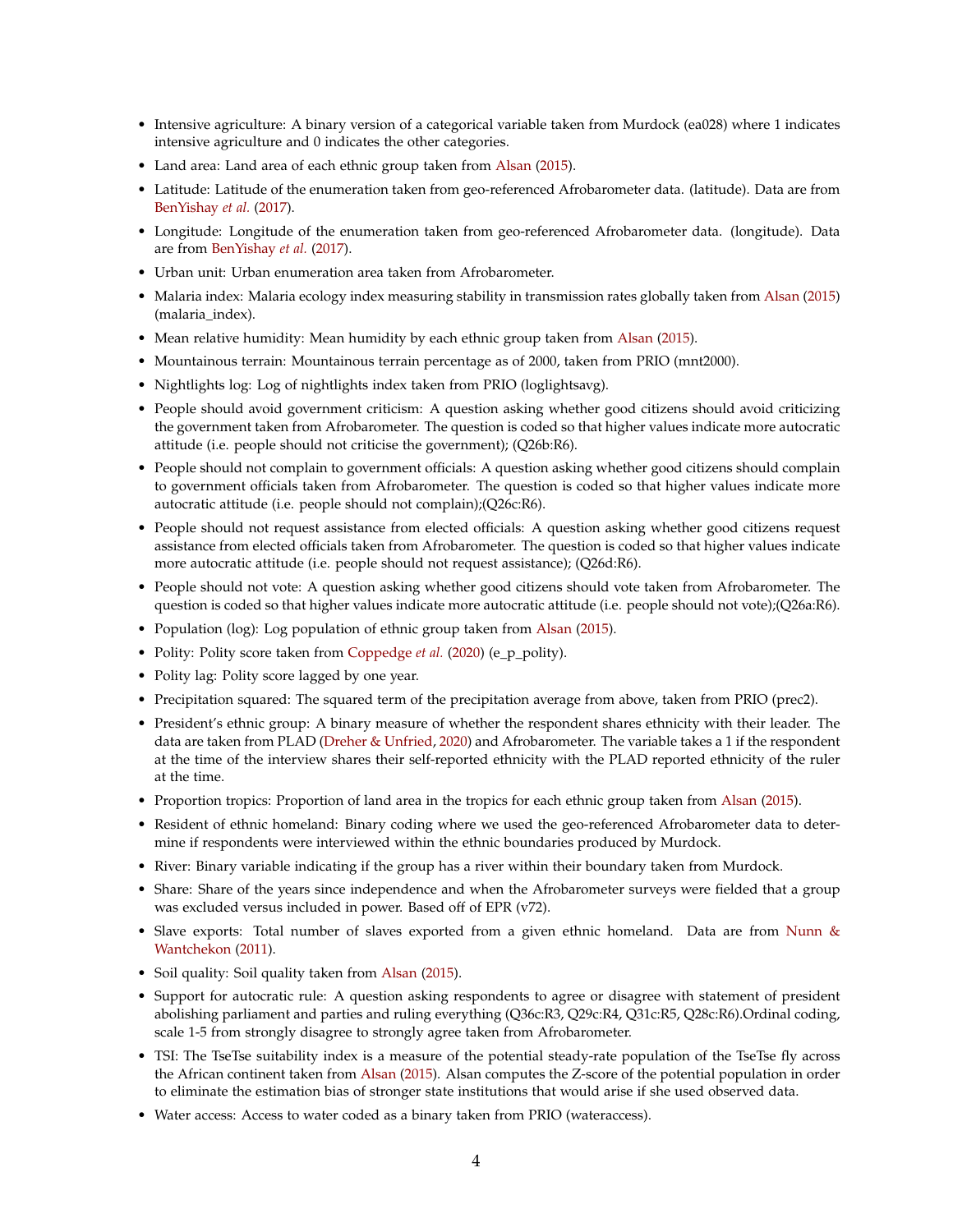- Years of consecutive democracy: The number of consecutive years with a polity score above five in [Coppedge](#page-17-4) *[et al.](#page-17-4)* [\(2020\)](#page-17-4), until the current year of the Afrobarometer round.
- Headman appointed: The manner in which headman were selected or appointed in precolonial African polities taken from [Murdock](#page-17-0) [\(1967\)](#page-17-0).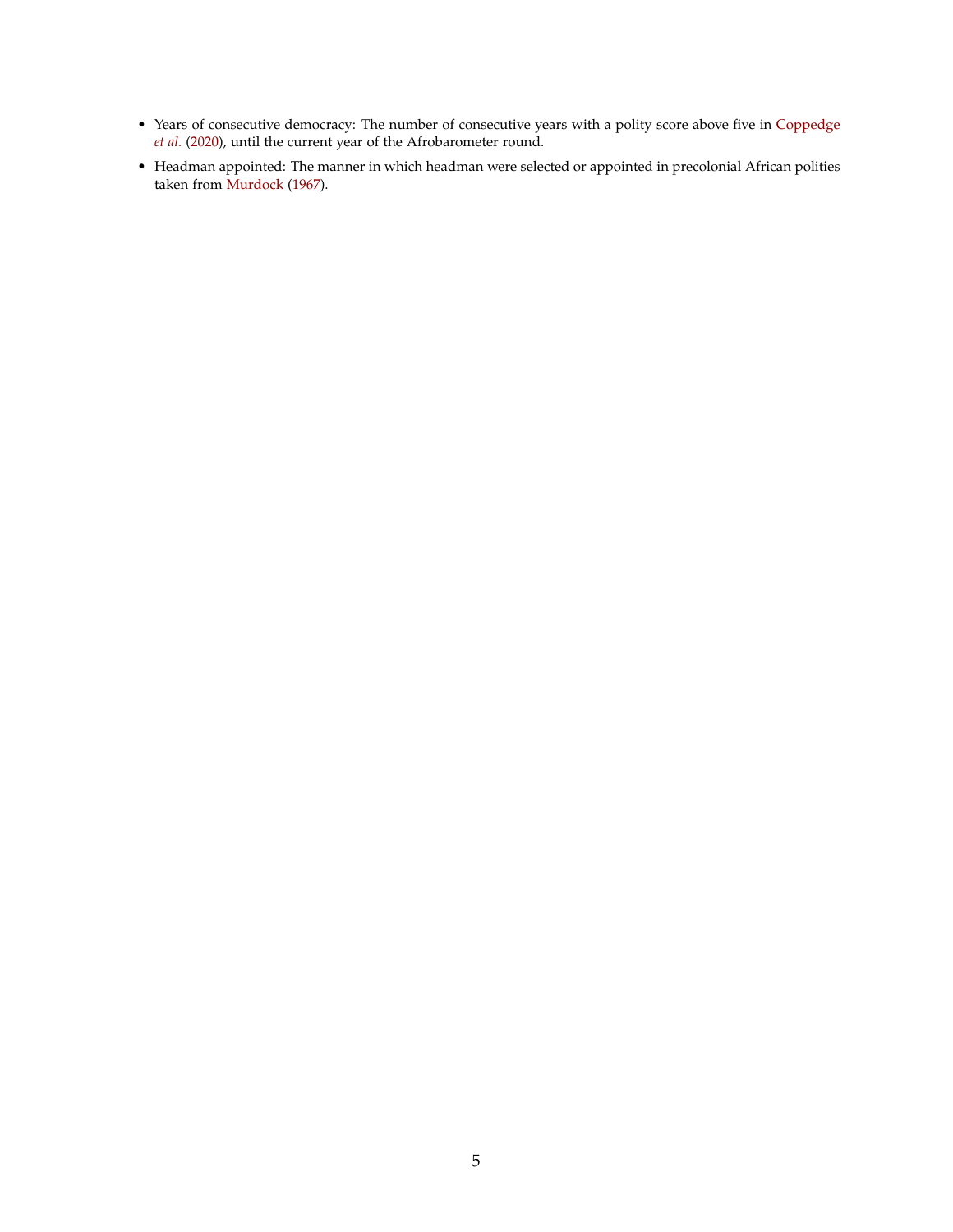#### <span id="page-5-0"></span>**3 Precolonial Centralization and Early Democracy (Appendix C)**

To investigate how "democratic" the internal procedures governing precolonial polities were, and, furthermore, to understand how they changed as polities centralized, we tap Murdock's data on succession to the office of local headmen (variable "v72"). We code a binary variable which we label *headman appointed* as 1 whenever the modal procedure for selecting local headmen was "appointment by higher authority" and as 0 when headmen were selected by an "election or other formal consensus", "informal consensus", "seniority or age", or due to "influence, wealth or social status." The idea is to distinguish between procedures that originated from largely local dynamics (in which individuals at the local level could play a role) and procedures in which centralizing rulers arrogated the right to pick local officials to themselves. We code two versions of *headman appointed*, one of which drops observations where the position of headman was inherited and one of which codes inheritance as 0. The former version can be supported by the argument that while locally inherited headmen positions are certainly not an instance of accrual of power by the administrative center, they are also not democratic in any sense of the word. The latter version can be sustained by instead emphasizing that when comparing how the locus of power (and the ability of local communities to affect how they were governed) shifted with increasing centralization, placing inheritance on the side of locally determined dynamics makes more sense. We are agnostic as to which of these arguments is stronger and include both versions of the variable in our models below.

| Dependent Variables:   |          |          | headmen appointed (inheritance omitted) |          |            |            | headmen appointed (inheritance included) |          |          |           |  |
|------------------------|----------|----------|-----------------------------------------|----------|------------|------------|------------------------------------------|----------|----------|-----------|--|
| Model:                 | (1)      | (2)      | (3)                                     | (4)      | (5)        | (6)        | (7)                                      | (8)      | (9)      | (10)      |  |
| Centralization         | $1.2***$ | $1.1***$ | $1.7***$                                | $1.7***$ | $1.7***$   | $0.91***$  | $0.86***$                                | $1.2***$ | $1.2***$ | $1.2***$  |  |
|                        | (0.40)   | (0.35)   | (0.30)                                  | (0.29)   | (0.33)     | (0.24)     | (0.24)                                   | (0.28)   | (0.30)   | (0.36)    |  |
| Malaria                | 0.01     | $-0.03$  | $-0.10$                                 | $-0.09$  | $-0.13*$   | 0.05       | 0.03                                     | 0.02     | 0.02     | 0.01      |  |
|                        | (0.06)   | (0.06)   | (0.09)                                  | (0.09)   | (0.07)     | (0.04)     | (0.05)                                   | (0.06)   | (0.06)   | (0.06)    |  |
| Tropics (proportion)   | $2.9**$  | $4.1*$   | 3.6                                     | 3.6      | 2.8        | $2^*$      | 1.3                                      | 2.1      | 2.3      | 2.1       |  |
|                        | (1.2)    | (2.4)    | (2.6)                                   | (2.6)    | (3.2)      | (1.1)      | (1.5)                                    | (1.9)    | (2)      | (2.5)     |  |
| Temperature            | $-0.20$  | $-0.10$  | 0.004                                   | 0.0006   | 0.13       | $-0.29*$   | $-0.18$                                  | $-0.22$  | $-0.23$  | $-0.22$   |  |
|                        | (0.21)   | (0.28)   | (0.34)                                  | (0.35)   | (0.41)     | (0.16)     | (0.21)                                   | (0.30)   | (0.30)   | (0.32)    |  |
| Humidity               | $-0.04$  | $-0.006$ | $-0.02$                                 | $-0.02$  | $-0.009$   | $-0.06***$ | $-0.06*$                                 | $-0.09*$ | $-0.08$  | $-0.09$   |  |
|                        | (0.03)   | (0.04)   | (0.06)                                  | (0.07)   | (0.08)     | (0.02)     | (0.03)                                   | (0.05)   | (0.05)   | (0.06)    |  |
| Access to coast        |          | $-1.8$   | $-1.4$                                  | $-1.3$   | $-1.7$     |            | $-0.89$                                  | $-0.50$  | $-0.35$  | $-0.38$   |  |
|                        |          | (1.2)    | (1.4)                                   | (1.3)    | (1.2)      |            | (1)                                      | (1.3)    | (1.2)    | (1.3)     |  |
| Access to river        |          | $1.7*$   | $2.2***$                                | $2.2***$ | $3***$     |            | 0.86                                     | 0.87     | 0.88     | 1.2       |  |
|                        |          | (0.90)   | (0.94)                                  | (0.93)   | (0.91)     |            | (0.78)                                   | (1.1)    | (1.1)    | (1.00)    |  |
| Altitude               |          | $-0.34$  | 0.42                                    | 0.51     | 1.1        |            | 0.20                                     | 0.72     | 0.63     | 0.84      |  |
|                        |          | (1.5)    | (1.6)                                   | (1.7)    | (2.1)      |            | (1)                                      | (1.2)    | (1.1)    | (1.1)     |  |
| Latitude               |          | 0.10     | 0.06                                    | 0.06     | $0.08\,$   |            | $-0.002$                                 | 0.010    | 0.01     | 0.03      |  |
|                        |          | (0.09)   | (0.09)                                  | (0.09)   | (0.10)     |            | (0.06)                                   | (0.07)   | (0.06)   | (0.07)    |  |
| Land area              |          |          | $-0.56$                                 | $-0.55$  | $-0.87***$ |            |                                          | $-0.49*$ | $-0.44$  | $-0.69**$ |  |
|                        |          |          | (0.35)                                  | (0.36)   | (0.32)     |            |                                          | (0.29)   | (0.30)   | (0.33)    |  |
| ln(Population density) |          |          | $-0.05$                                 | $-0.09$  | $-0.28$    |            |                                          | $-0.002$ | $-0.03$  | $-0.17$   |  |
|                        |          |          | (0.29)                                  | (0.24)   | (0.23)     |            |                                          | (0.23)   | (0.20)   | (0.25)    |  |
| Intensive agriculture  |          |          |                                         | 0.33     | 0.86       |            |                                          |          | 0.43     | 0.75      |  |
|                        |          |          |                                         | (0.93)   | (1)        |            |                                          |          | (0.69)   | (0.69)    |  |
| ln(Slave exports)      |          |          |                                         |          | $0.20**$   |            |                                          |          |          | 0.14      |  |
|                        |          |          |                                         |          | (0.10)     |            |                                          |          |          | (0.10)    |  |
| Constant               | 0.90     | $-5.3$   | $-1.5$                                  | $-2.1$   | $-3$       | 4          | 1.5                                      | 7.4      | 6.3      | 8.3       |  |
|                        | (5.6)    | (6.8)    | (8.8)                                   | (9.4)    | (10.2)     | (4)        | (6.8)                                    | (9.8)    | (9.8)    | (11.7)    |  |
| Observations           | 90       | 90       | 77                                      | 77       | 77         | 281        | 281                                      | 225      | 225      | 225       |  |
| Pseudo $R^2$           | 0.20     | 0.29     | 0.36                                    | 0.36     | 0.39       | 0.15       | 0.17                                     | 0.23     | 0.24     | 0.26      |  |
| <b>BIC</b>             | 103.07   | 112.93   | 102.36                                  | 106.59   | 108.58     | 156.59     | 176.35                                   | 153.76   | 158.74   | 161.61    |  |

Table 2: Precolonial Centralization and Early Democracy

Results from logistic regressions. Standard errors (clustered at the level of Murdock's cultural provinces) are in parentheses. ∗∗∗p < .01; ∗∗p < .05; <sup>∗</sup>p < .1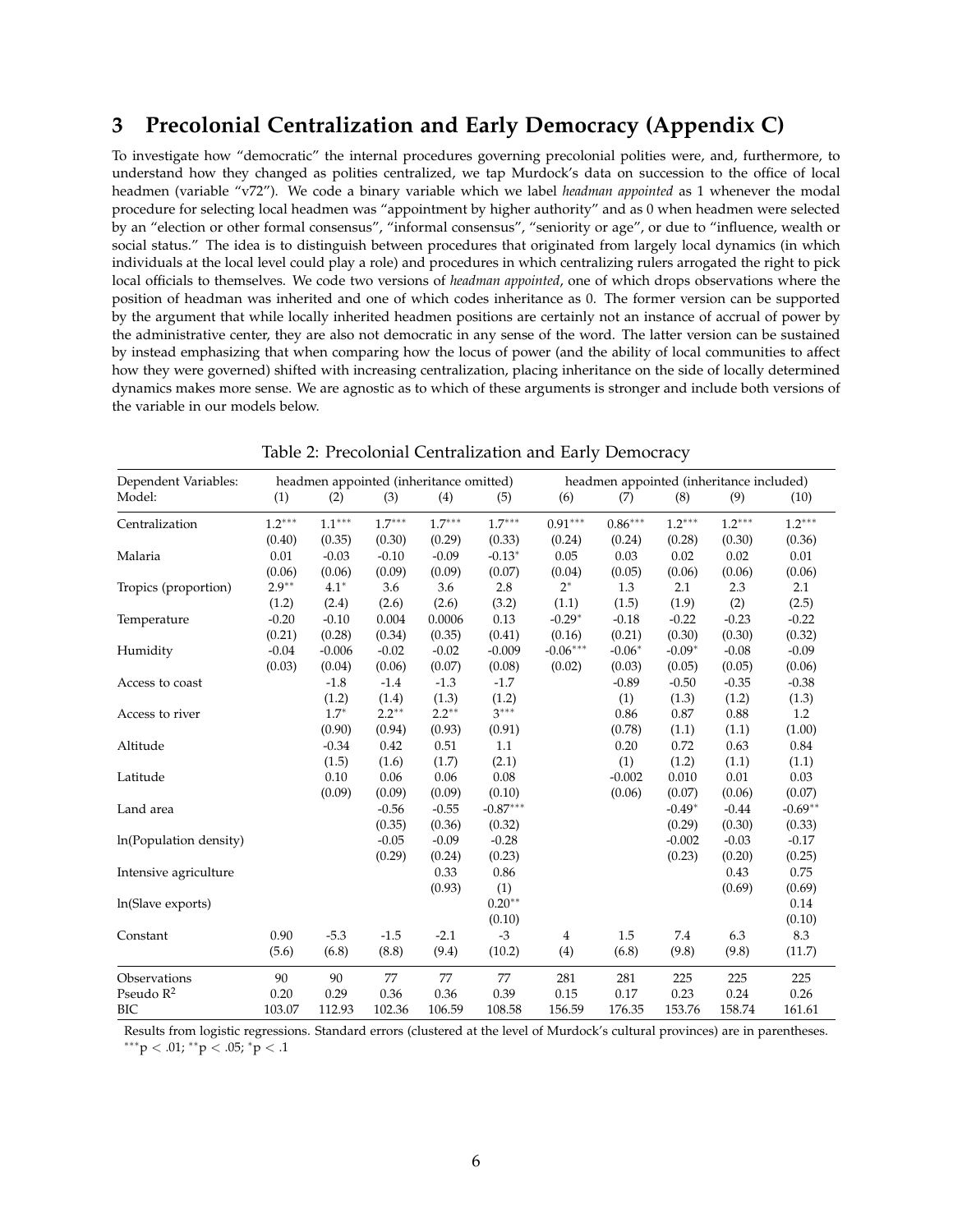#### <span id="page-6-0"></span>**4 Main Results with a Binary Centralization Measure (Appendix D)**

| Dependent Variable:                 | support for autocratic rule |                     |                     |                     |                     |  |  |  |
|-------------------------------------|-----------------------------|---------------------|---------------------|---------------------|---------------------|--|--|--|
| Model:                              | (1)                         | (2)                 | (3)                 | (4)                 | (5)                 |  |  |  |
| Centralization dum                  | 0.03<br>(0.03)              | $0.07***$<br>(0.03) | $0.07***$<br>(0.02) | $0.07***$<br>(0.02) | $0.07***$<br>(0.02) |  |  |  |
| Country FE                          |                             |                     |                     |                     |                     |  |  |  |
| Round FE                            |                             |                     |                     |                     |                     |  |  |  |
| Pre-treat. controls (ethnic group)  |                             |                     |                     |                     |                     |  |  |  |
| Post-treat. controls (ethnic group) |                             |                     |                     |                     |                     |  |  |  |
| Pre-treat. controls (respondent)    |                             |                     |                     |                     |                     |  |  |  |
| Post-treat. controls (respondent)   |                             |                     |                     |                     |                     |  |  |  |
| Observations                        | 46,727                      | 38,638              | 37,993              | 37,712              | 37,631              |  |  |  |
| Adjusted $\mathbb{R}^2$             | 0.07                        | 0.07                | 0.07                | 0.07                | 0.08                |  |  |  |

Table 3: Precolonial Centralization and Support for Autocratic Rule

Table shows results from OLS regressions. Standard errors (clustered at the precolonial ethnic group level) are in parentheses. "Round" refers to Afrobarometer survey round. FE = fixed effects. OLS = ordinary least squares.  $^{***}\mbox{p} < .01;$ <br> $^{**}\mbox{p} < .05;$ <br> $^{*}\mbox{p} < .1$ 

| Table 4: Precolonial Centralization and Support for Autocratic Rule (IV-2SLS) |  |  |  |  |  |
|-------------------------------------------------------------------------------|--|--|--|--|--|
|-------------------------------------------------------------------------------|--|--|--|--|--|

| Dependent Variable:                 | support for autocratic rule |           |           |           |           |  |  |  |
|-------------------------------------|-----------------------------|-----------|-----------|-----------|-----------|--|--|--|
| Model:                              | (1)                         | (2)       | (3)       | (4)       | (5)       |  |  |  |
| Second-stage IV                     |                             |           |           |           |           |  |  |  |
| Centralization                      | $0.02**$                    | $0.04***$ | $0.04***$ | $0.04***$ | $0.04***$ |  |  |  |
|                                     | (0.01)                      | (0.01)    | (0.01)    | (0.01)    | (0.01)    |  |  |  |
| First-stage IV                      |                             |           |           |           |           |  |  |  |
| TSI                                 | $-0.03$                     | $-0.07$   | $-0.07$   | $-0.07$   | $-0.08$   |  |  |  |
|                                     | (0.05)                      | (0.07)    | (0.07)    | (0.07)    | (0.07)    |  |  |  |
| Country FE                          |                             |           | √         |           |           |  |  |  |
| Round FE                            |                             |           |           |           |           |  |  |  |
| Pre-treat. controls (ethnic group)  |                             |           |           |           |           |  |  |  |
| Post-treat. controls (ethnic group) |                             |           | ✓         |           |           |  |  |  |
| Pre-treat. controls (individual)    |                             |           |           | ✓         |           |  |  |  |
| Post-treat. controls (individual)   |                             |           |           |           |           |  |  |  |
| Observations                        | 46.506                      | 39,889    | 39,227    | 38,898    | 38,810    |  |  |  |

Table shows results from OLS regressions. TSI is Alsan's TseTse suitability index. Standard errors (clustered at the precolonial ethnic group level) are in parentheses. "Round" refers to Afrobarometer survey round. FE = fixed effects. OLS = ordinary least squares.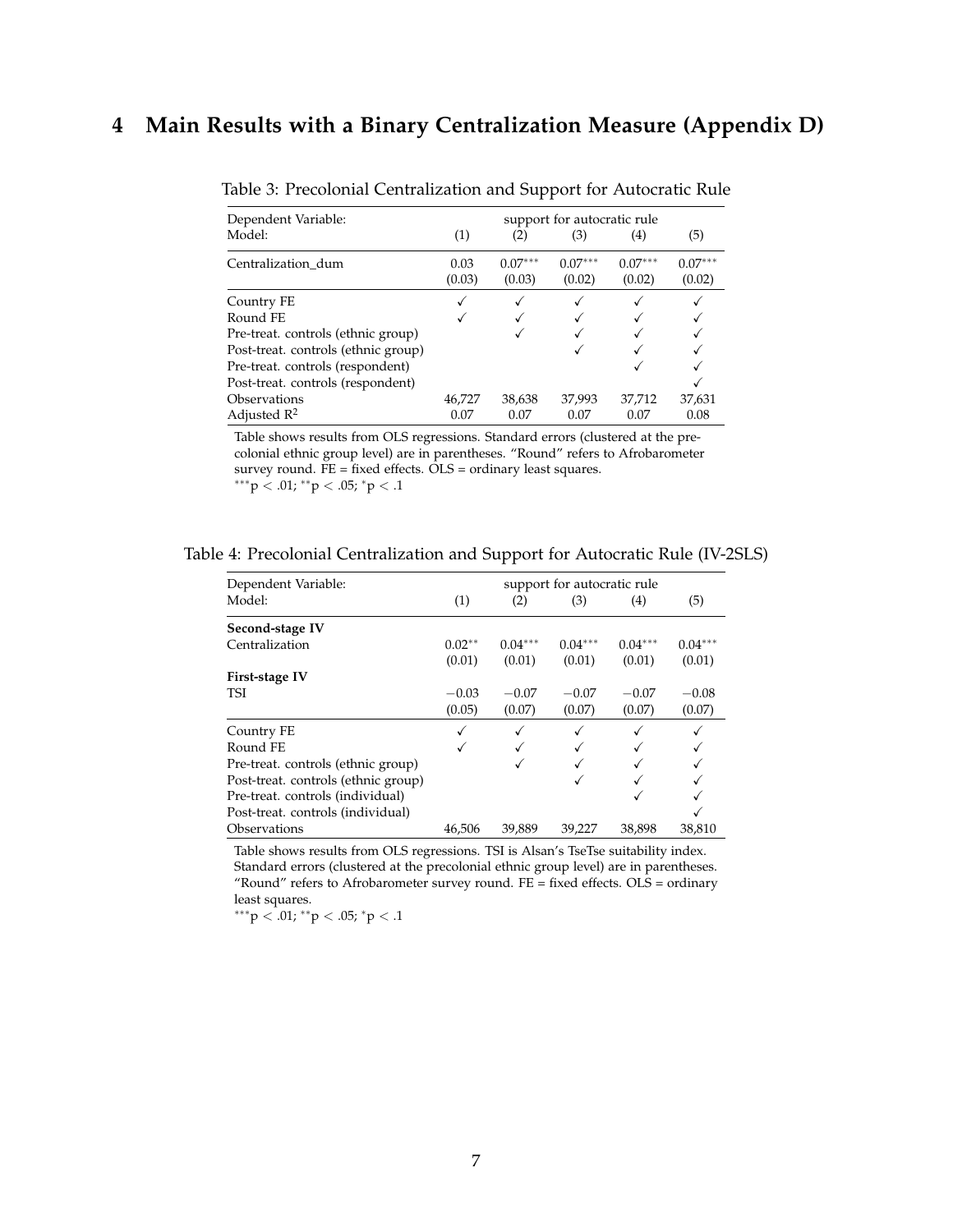| Dependent Variable:     | support for autocratic rule |                |                    |                     |                |                   |                |                |                |                |                |                |  |
|-------------------------|-----------------------------|----------------|--------------------|---------------------|----------------|-------------------|----------------|----------------|----------------|----------------|----------------|----------------|--|
| Model:                  | French colonies             |                | British colonies   |                     | no contact     |                   | contact        |                | non-residents  |                | residents      |                |  |
|                         | $\left( 1\right)$           | (2)            | (3)                | (4)                 | (5)            | (6)               | (7)            | (8)            | (9)            | (10)           | (11)           | (12)           |  |
| Centralization (binary) | $-0.04$<br>(0.05)           | 0.05<br>(0.08) | $0.07**$<br>(0.03) | $0.06***$<br>(0.02) | 0.03<br>(0.04) | $0.06*$<br>(0.03) | 0.02<br>(0.05) | 0.02<br>(0.04) | 0.01<br>(0.03) | 0.04<br>(0.02) | 0.05<br>(0.04) | 0.02<br>(0.04) |  |
| Country FE              |                             |                |                    |                     |                |                   |                |                |                |                |                |                |  |
| Round FE                |                             |                |                    |                     |                |                   |                |                |                |                |                |                |  |
| Controls                |                             |                |                    |                     |                |                   |                |                |                |                |                |                |  |
| <b>Observations</b>     | 12,472                      | 6,594          | 33,246             | 29,322              | 23,276         | 18,376            | 8,766          | 7,541          | 26,454         | 21,014         | 20,273         | 16,617         |  |
| Adjusted $\mathbb{R}^2$ | 0.04                        | 0.06           | 0.07               | 0.08                | 0.08           | 0.09              | 0.08           | 0.08           | 0.08           | 0.09           | 0.05           | 0.06           |  |

Table 5: Generationally Transmitted Norms as a Mechanism

Standard errors are clustered at the precolonial ethnic group level.

∗∗∗p < .01; ∗∗p < .05; <sup>∗</sup>p < .1

| Dependent Variable:                    | support for autocratic rule |              |         |                   |           |  |  |  |
|----------------------------------------|-----------------------------|--------------|---------|-------------------|-----------|--|--|--|
| Model:                                 | (1)                         | (2)          | (3)     | $\left( 4\right)$ | (5)       |  |  |  |
| Centralization (binary)*British colony | $0.25*$                     | $0.25*$      | $0.25*$ | $0.25***$         | $0.30***$ |  |  |  |
|                                        | (0.12)                      | (0.12)       | (0.12)  | (0.11)            | (0.10)    |  |  |  |
| Country FE                             |                             | $\checkmark$ |         |                   |           |  |  |  |
| Ethnic group FE                        |                             |              |         |                   |           |  |  |  |
| Round FE                               |                             |              |         |                   |           |  |  |  |
| Pre-treat. controls (ethnic group)     |                             |              |         |                   |           |  |  |  |
| Post-treat. controls (ethnic group)    |                             |              |         |                   |           |  |  |  |
| Pre-treat. controls (individual)       |                             |              |         |                   |           |  |  |  |
| Post-treat. controls (individual)      |                             |              |         |                   |           |  |  |  |
| Observations                           | 3,392                       | 3,392        | 3,392   | 3,360             | 3,345     |  |  |  |
| Adjusted $\mathbb{R}^2$                | 0.05                        | 0.05         | 0.05    | 0.06              | 0.06      |  |  |  |

Table shows results from OLS regressions. Standard errors (clustered at the precolonial ethnic group level) are in parentheses. "Round" refers to Afrobarometer survey round. FE = fixed effects. OLS = ordinary least squares. ∗∗∗p < .01; ∗∗p < .05; <sup>∗</sup>p < .1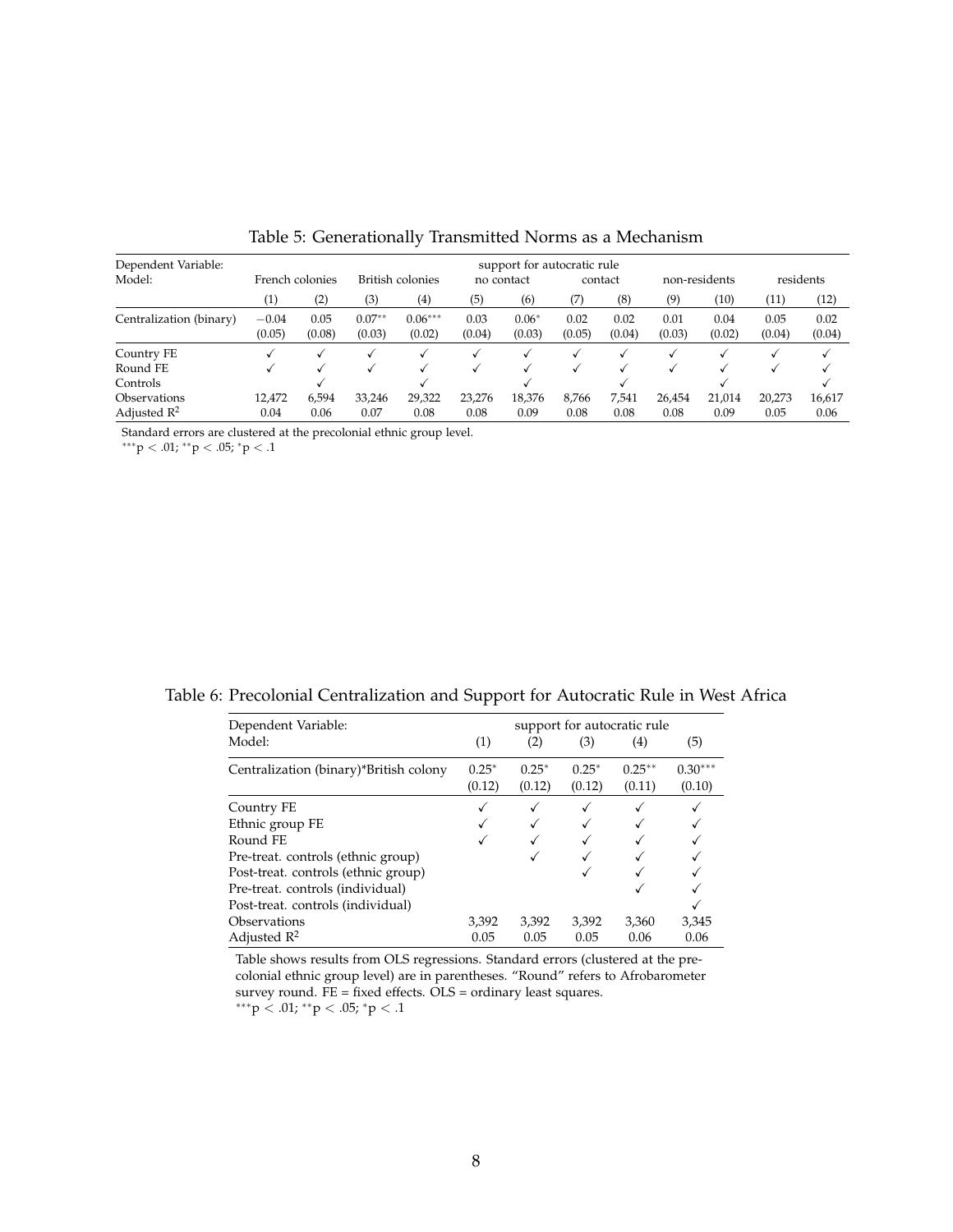#### <span id="page-8-0"></span>**5 Alternative Dependent Variables (Appendix E)**

Note that all variables are coded so that a *positive* coefficient on centralization indicates more autocratic attitudes.

| Dependent Variable:                 | index of autocratic rule |                |                    |                    |                    |  |  |  |  |
|-------------------------------------|--------------------------|----------------|--------------------|--------------------|--------------------|--|--|--|--|
| Model:                              | (1)                      | (2)            | (3)                | (4)                | (5)                |  |  |  |  |
| centralization                      | $-0.002$<br>(0.01)       | 0.01<br>(0.01) | $0.02**$<br>(0.01) | $0.02**$<br>(0.01) | $0.02**$<br>(0.01) |  |  |  |  |
| Country FE                          |                          |                |                    |                    |                    |  |  |  |  |
| Round FE                            |                          |                |                    |                    |                    |  |  |  |  |
| Pre-treat. controls (ethnic group)  |                          |                |                    |                    |                    |  |  |  |  |
| Post-treat. controls (ethnic group) |                          |                |                    |                    |                    |  |  |  |  |
| Pre-treat. controls (respondent)    |                          |                |                    |                    |                    |  |  |  |  |
| Post-treat. controls (respondent)   |                          |                |                    |                    |                    |  |  |  |  |
| Observations                        | 45,858                   | 38,013         | 37,380             | 37,111             | 37,033             |  |  |  |  |
| Adjusted $\mathbb{R}^2$             | 0.07                     | 0.07           | 0.07               | 0.08               | 0.09               |  |  |  |  |

Table 7: Precolonial Centralization and Index of Autocratic Rule

Table shows results from OLS regressions. Standard errors (clustered at the precolonial ethnic group level) are in parentheses. "Round" refers to Afrobarometer survey round. FE = fixed effects. OLS = ordinary least squares. ∗∗∗p < .01; ∗∗p < .05; <sup>∗</sup>p < .1

| Table 8: Precolonial Centralization and Index of Autocratic Attitudes |
|-----------------------------------------------------------------------|
|-----------------------------------------------------------------------|

| Dependent Variable:                 | index of autocratic attitudes |                |                |                   |                |  |  |  |  |
|-------------------------------------|-------------------------------|----------------|----------------|-------------------|----------------|--|--|--|--|
| Model:                              | (1)                           | (2)            | (3)            | $\left( 4\right)$ | (5)            |  |  |  |  |
| centralization                      | 0.01<br>(0.01)                | 0.01<br>(0.01) | 0.02<br>(0.01) | 0.02<br>(0.01)    | 0.02<br>(0.01) |  |  |  |  |
| Country FE                          |                               |                | ✓              |                   |                |  |  |  |  |
| Round FE                            |                               |                |                |                   |                |  |  |  |  |
| Pre-treat. controls (ethnic group)  |                               |                |                |                   |                |  |  |  |  |
| Post-treat. controls (ethnic group) |                               |                |                |                   |                |  |  |  |  |
| Pre-treat. controls (respondent)    |                               |                |                |                   |                |  |  |  |  |
| Post-treat. controls (respondent)   |                               |                |                |                   |                |  |  |  |  |
| Observations                        | 26,080                        | 22,318         | 21,743         | 21,601            | 21,558         |  |  |  |  |
| Adjusted $\mathbb{R}^2$             | 0.05                          | 0.05           | 0.06           | 0.06              | 0.07           |  |  |  |  |

Table shows results from OLS regressions. Standard errors (clustered at the precolonial ethnic group level) are in parentheses. "Round" refers to Afrobarometer survey round. FE = fixed effects. OLS = ordinary least squares.

 $***p<.01; **p<.05; *p<.1$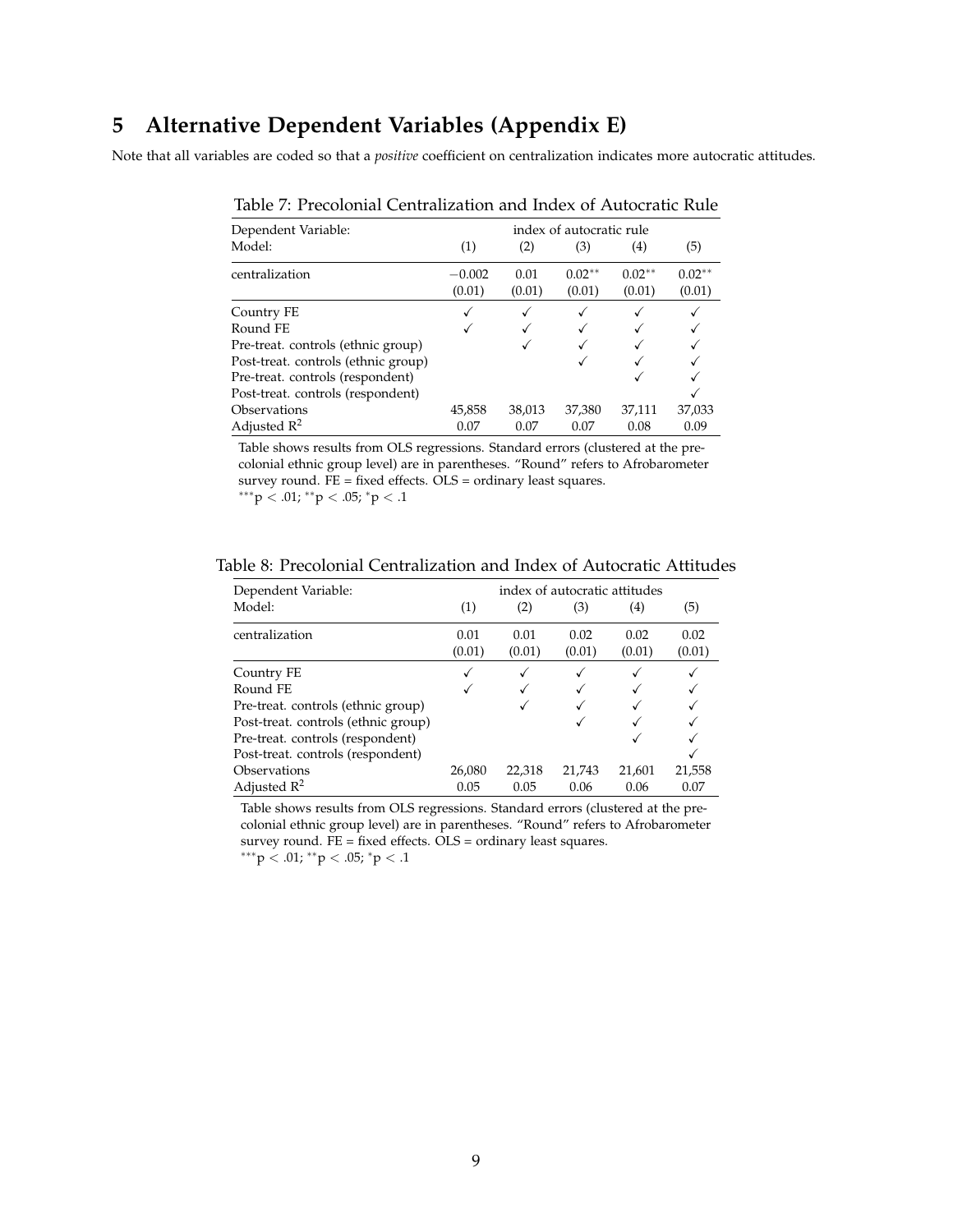| Dependent Variable:                 | people should not vote |         |         |         |          |  |  |
|-------------------------------------|------------------------|---------|---------|---------|----------|--|--|
| Model:                              | (1)                    | (2)     | (3)     | (4)     | (5)      |  |  |
| centralization                      | $0.01*$                | $0.01*$ | $0.01*$ | $0.01*$ | $0.02**$ |  |  |
|                                     | (0.01)                 | (0.01)  | (0.01)  | (0.01)  | (0.01)   |  |  |
| Country FE                          |                        |         |         |         |          |  |  |
| Round FE                            |                        |         |         |         |          |  |  |
| Pre-treat. controls (ethnic group)  |                        |         |         |         |          |  |  |
| Post-treat. controls (ethnic group) |                        |         |         |         |          |  |  |
| Pre-treat. controls (respondent)    |                        |         |         |         |          |  |  |
| Post-treat. controls (respondent)   |                        |         |         |         |          |  |  |
| Observations                        | 15,156                 | 12,017  | 12,017  | 11,936  | 11,926   |  |  |
| Adjusted $R^2$                      | 0.10                   | 0.06    | 0.06    | 0.06    | 0.07     |  |  |

Table 9: Precolonial Centralization and Selected Perceptions of Appropriate Behavior

Table shows results from OLS regressions. Standard errors (clustered at the precolonial ethnic group level) are in parentheses. "Round" refers to Afrobarometer survey round. FE = fixed effects. OLS = ordinary least squares.

 $***p$  < .01;  $*^{*}p$  < .05;  $*p$  < .1

Table 10: Precolonial Centralization and Selected Perceptions of Appropriate Behavior

| Dependent Variable:                 | people should not complain to government officials |                 |                |                |                |  |  |  |  |  |
|-------------------------------------|----------------------------------------------------|-----------------|----------------|----------------|----------------|--|--|--|--|--|
| Model:                              | (1)                                                | (2)             | (3)            | (4)            | (5)            |  |  |  |  |  |
| centralization                      | 0.01<br>(0.01)                                     | 0.004<br>(0.01) | 0.01<br>(0.01) | 0.01<br>(0.01) | 0.01<br>(0.01) |  |  |  |  |  |
| Country FE                          |                                                    |                 |                |                |                |  |  |  |  |  |
| Round FE                            |                                                    |                 |                |                |                |  |  |  |  |  |
| Pre-treat. controls (ethnic group)  |                                                    |                 |                |                |                |  |  |  |  |  |
| Post-treat. controls (ethnic group) |                                                    |                 |                |                |                |  |  |  |  |  |
| Pre-treat. controls (respondent)    |                                                    |                 |                |                |                |  |  |  |  |  |
| Post-treat. controls (respondent)   |                                                    |                 |                |                |                |  |  |  |  |  |
| Observations                        | 14,988                                             | 11,884          | 11,884         | 11,806         | 11,796         |  |  |  |  |  |
| Adjusted $\mathbb{R}^2$             | 0.07                                               | 0.04            | 0.04           | 0.04           | 0.05           |  |  |  |  |  |

Table shows results from OLS regressions. Standard errors (clustered at the precolonial ethnic group level) are in parentheses. "Round" refers to Afrobarometer survey round. FE = fixed effects. OLS = ordinary least squares.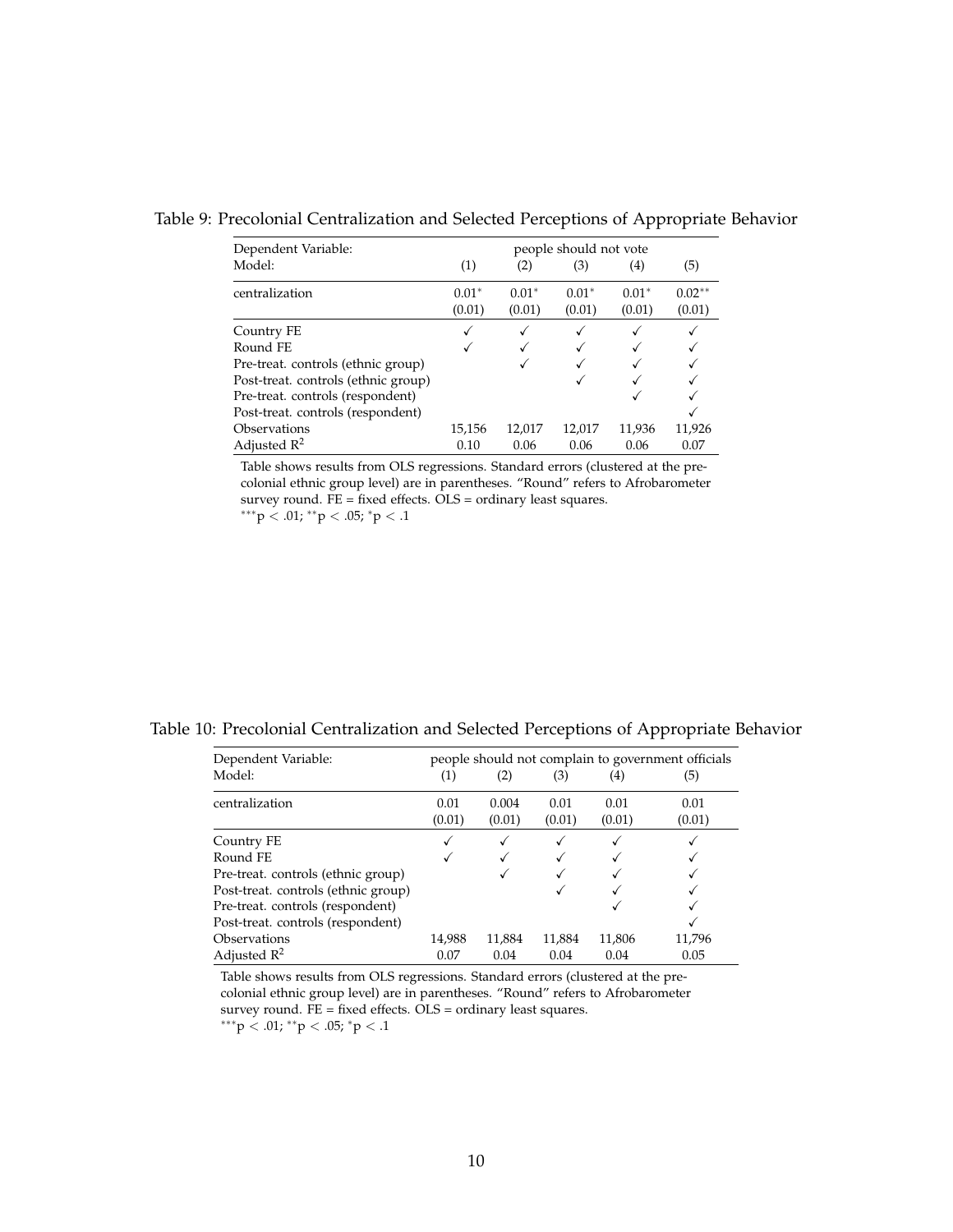| Dependent Variable:    |                    | people should not request help from officials |                |                |                |  |  |  |
|------------------------|--------------------|-----------------------------------------------|----------------|----------------|----------------|--|--|--|
| Model:                 | (1)                |                                               | (3)            | (4)            | (5)            |  |  |  |
| centralization         | $0.04**$<br>(0.02) | 0.02<br>(0.02)                                | 0.02<br>(0.02) | 0.02<br>(0.02) | 0.02<br>(0.02) |  |  |  |
| Country FE<br>Round FE | $\cdot$            |                                               |                |                |                |  |  |  |

Pre-treat. controls (ethnic group)  $\checkmark$   $\checkmark$ 

Table 11: Precolonial Centralization and Selected Perceptions of Appropriate Behavior

Table shows results from OLS regressions. Standard errors (clustered at the precolonial ethnic group level) are in parentheses. "Round" refers to Afrobarometer survey round. FE = fixed effects. OLS = ordinary least squares.

Post-treat. controls (respondent)<br>  $14,952$  11,851 11,851 11,772 11,762 Observations 14,952 11,851 11,851 11,772 11,762<br>Adjusted R<sup>2</sup> 0.08 0.09 0.09 0.09 0.10

∗∗∗p < .01; ∗∗p < .05; <sup>∗</sup>p < .1

Adjusted  $R^2$ 

Post-treat. controls (ethnic group) Pre-treat. controls (respondent)

| Table 12: Precolonial Centralization and Selected Perceptions of Appropriate Behavior |  |
|---------------------------------------------------------------------------------------|--|
|---------------------------------------------------------------------------------------|--|

| Dependent Variable:                 | people should avoid government criticism |         |          |          |        |  |  |
|-------------------------------------|------------------------------------------|---------|----------|----------|--------|--|--|
| Model:                              | (1)                                      | (2)     | (3)      | (4)      | (5)    |  |  |
| centralization                      | $-0.01$                                  | $-0.01$ | $-0.003$ | $-0.001$ | 0.0001 |  |  |
|                                     | (0.01)                                   | (0.01)  | (0.01)   | (0.01)   | (0.01) |  |  |
| Country FE                          |                                          |         |          |          |        |  |  |
| Round FE                            |                                          |         |          |          |        |  |  |
| Pre-treat. controls (ethnic group)  |                                          |         |          |          |        |  |  |
| Post-treat. controls (ethnic group) |                                          |         |          |          |        |  |  |
| Pre-treat. controls (respondent)    |                                          |         |          |          |        |  |  |
| Post-treat. controls (respondent)   |                                          |         |          |          |        |  |  |
| Observations                        | 14,808                                   | 11,739  | 11,739   | 11,662   | 11,652 |  |  |
| Adjusted $\mathbb{R}^2$             | 0.04                                     | 0.02    | 0.02     | 0.02     | 0.02   |  |  |

Table shows results from OLS regressions. Standard errors (clustered at the precolonial ethnic group level) are in parentheses. "Round" refers to Afrobarometer survey round. FE = fixed effects. OLS = ordinary least squares.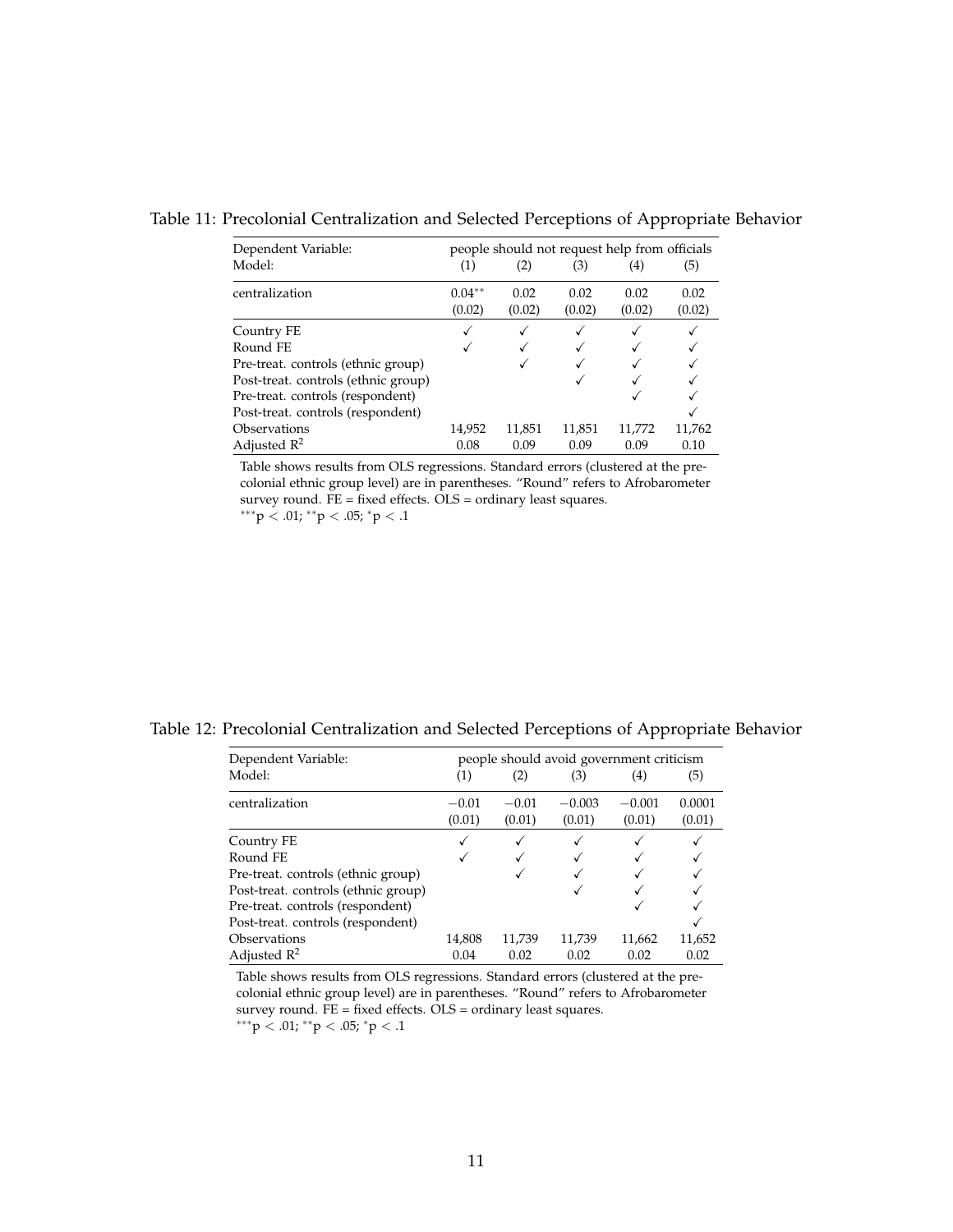## <span id="page-11-0"></span>**6 The Effect of Shared Ethnicity with President (Appendix F)**

| Dependent Variable:<br>support for autocratic rule |        |           |           |           |           |  |
|----------------------------------------------------|--------|-----------|-----------|-----------|-----------|--|
| Model:                                             | (1)    | (2)       | (3)       | (4)       | (5)       |  |
| Centralization                                     | 0.01   | $0.04***$ | $0.04***$ | $0.04***$ | $0.04***$ |  |
|                                                    | (0.01) | (0.01)    | (0.01)    | (0.01)    | (0.01)    |  |
| Shared ethnicity with president                    |        | 0.07      | 0.06      | 0.06      | 0.05      |  |
|                                                    |        | (0.05)    | (0.06)    | (0.06)    | (0.06)    |  |
| Country FE                                         |        | ✓         |           |           |           |  |
| Round FE                                           |        |           |           |           |           |  |
| Pre-treat. controls (ethnic groups)                |        |           |           |           |           |  |
| Post-treat. controls (ethnic groups)               |        |           |           |           |           |  |
| Pre-treat. controls (individual)                   |        |           |           |           |           |  |
| Post-treat. controls (individual)                  |        |           |           |           |           |  |
| Observations                                       | 46,727 | 38,638    | 37,993    | 37,712    | 37,631    |  |
| Adjusted $\mathbb{R}^2$                            | 0.07   | 0.07      | 0.07      | 0.07      | 0.08      |  |

Table 13: Precolonial Centralization and Support for Autocratic Rule: Accounting for Shared Ethnicity with President

Standard errors are clustered at the precolonial ethnic group level.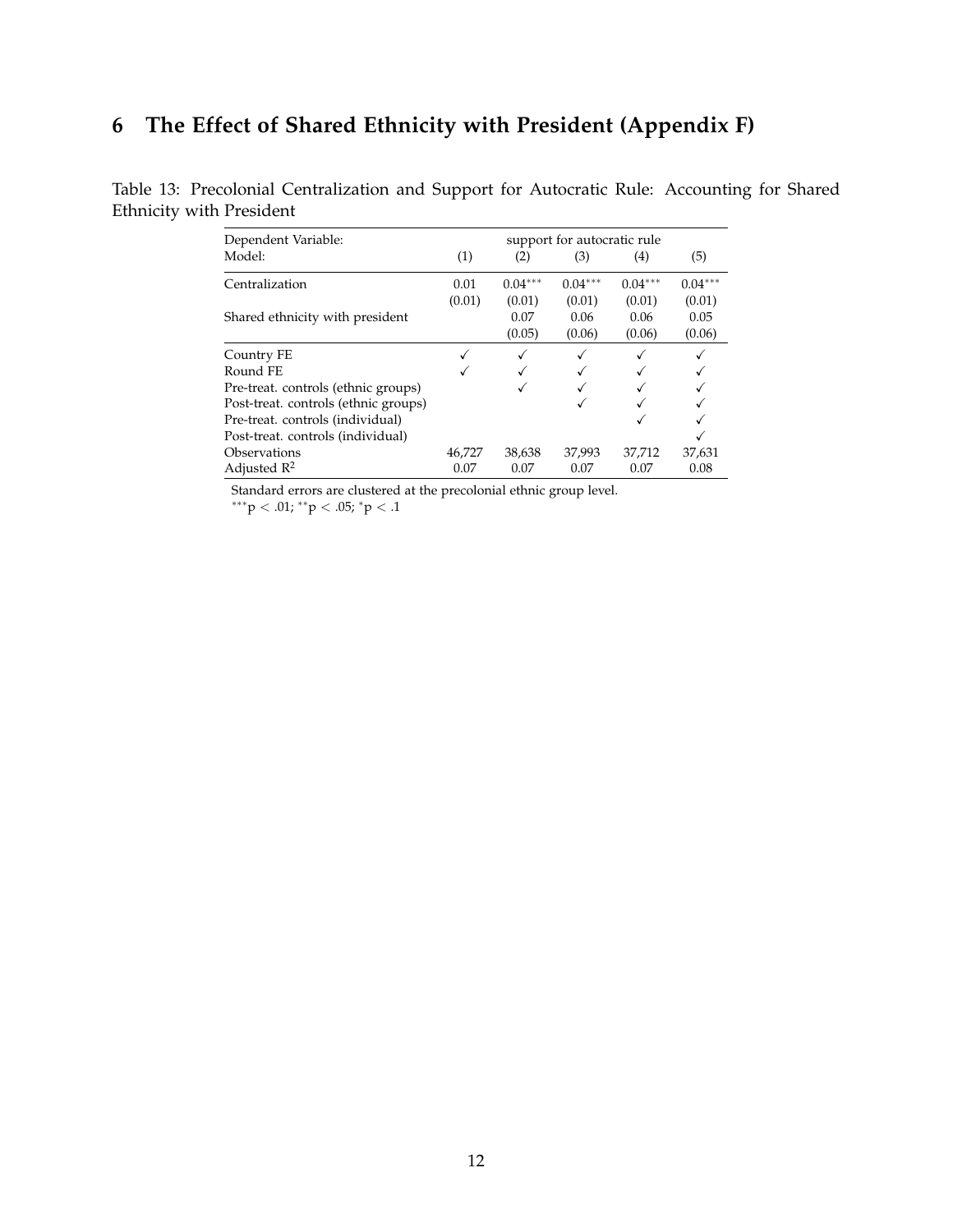## <span id="page-12-0"></span>**7 The Effect of Ethnic Exclusion (Appendix G)**

Table 14: Precolonial Centralization and Support for Autocratic Rule with Ethnic Exclusion from Power

| Dependent Variable:                  | support for autocratic rule |              |         |         |         |  |
|--------------------------------------|-----------------------------|--------------|---------|---------|---------|--|
| Model:                               | (1)                         | (2)          | (3)     | (4)     | (5)     |  |
| Centralization                       | 0.01                        | $0.03**$     | 0.02    | 0.02    | 0.02    |  |
|                                      | (0.01)                      | (0.01)       | (0.02)  | (0.02)  | (0.02)  |  |
| Ethnic exclusion (share)             |                             | 0.01         | $-0.02$ | $-0.02$ | $-0.02$ |  |
|                                      |                             | (0.06)       | (0.07)  | (0.07)  | (0.07)  |  |
| Country FE                           |                             | $\checkmark$ |         |         |         |  |
| Round FE                             |                             |              |         |         |         |  |
| Pre-treat. controls (ethnic groups)  |                             |              |         |         |         |  |
| Post-treat. controls (ethnic groups) |                             |              |         |         |         |  |
| Pre-treat. controls (individual)     |                             |              |         |         |         |  |
| Post-treat. controls (individual)    |                             |              |         |         |         |  |
| Observations                         | 46,727                      | 25,112       | 24,467  | 24,297  | 24,244  |  |
| Adjusted $\mathbb{R}^2$              | 0.07                        | 0.07         | 0.07    | 0.07    | 0.08    |  |

Standard errors are clustered at the precolonial ethnic group level.

 $***p < .01; **p < .05; *p < .1$ 

Table 15: Precolonial Centralization and Support for Autocratic Rule with Ethnic Exclusion from Power (binary exclusion)

| Dependent Variable:                  | support for autocratic rule |         |           |           |           |  |
|--------------------------------------|-----------------------------|---------|-----------|-----------|-----------|--|
| Model:                               | (1)                         | (2)     | (3)       | (4)       | (5)       |  |
| Centralization                       | 0.01                        | $0.02*$ | 0.01      | 0.02      | 0.01      |  |
|                                      | (0.01)                      | (0.01)  | (0.02)    | (0.02)    | (0.02)    |  |
| Excluded                             |                             | $-0.05$ | $-0.10**$ | $-0.10**$ | $-0.10**$ |  |
|                                      |                             | (0.04)  | (0.05)    | (0.05)    | (0.05)    |  |
| Country FE                           |                             | √       |           |           |           |  |
| Round FE                             |                             |         |           |           |           |  |
| Pre-treat. controls (ethnic groups)  |                             |         |           |           |           |  |
| Post-treat. controls (ethnic groups) |                             |         |           |           |           |  |
| Pre-treat. controls (individual)     |                             |         |           |           |           |  |
| Post-treat. controls (individual)    |                             |         |           |           |           |  |
| Observations                         | 46,727                      | 25,112  | 24,467    | 24,297    | 24,244    |  |
| Adjusted $\mathbb{R}^2$              | 0.07                        | 0.07    | 0.07      | 0.08      | 0.08      |  |
|                                      |                             |         |           |           |           |  |

Standard errors are clustered at the precolonial ethnic group level.

 $***p < .01; **p < .05; *p < .1$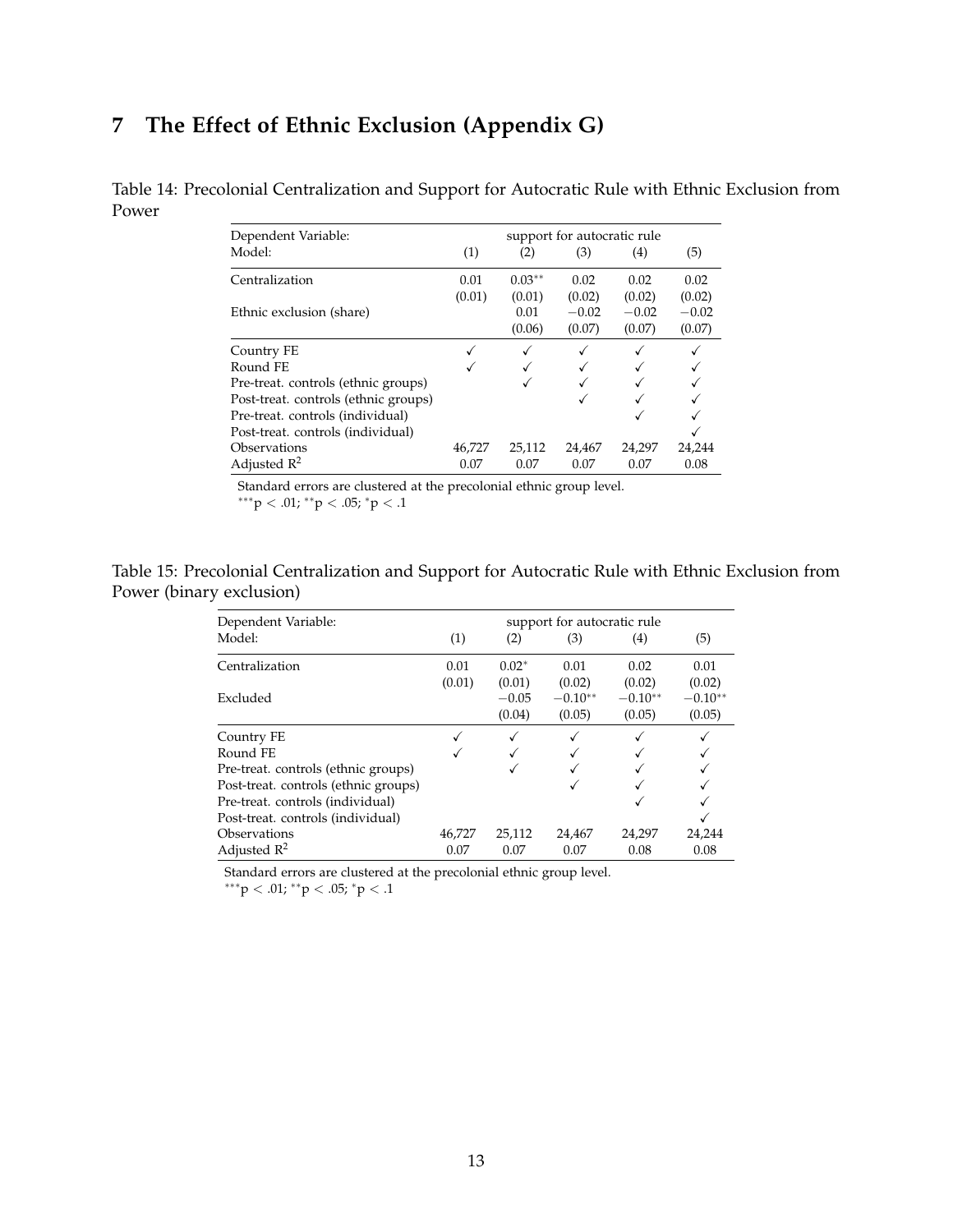Table 16: Precolonial Centralization and Support for Autocratic Rule with Ethnic Exclusion from Power (levels of exclusion)

| Dependent Variable:                  | support for autocratic rule |           |           |           |           |  |  |  |
|--------------------------------------|-----------------------------|-----------|-----------|-----------|-----------|--|--|--|
| Model:                               | (1)                         | (2)       | (3)       | (4)       | (5)       |  |  |  |
| Centralization                       | 0.01                        | 0.03      | 0.03      | 0.03      | 0.03      |  |  |  |
|                                      | (0.01)                      | (0.02)    | (0.02)    | (0.02)    | (0.02)    |  |  |  |
| Senior partner                       |                             | $-0.16**$ | $-0.17**$ | $-0.18**$ | $-0.16**$ |  |  |  |
|                                      |                             | (0.08)    | (0.07)    | (0.07)    | (0.07)    |  |  |  |
| Junior partner                       |                             | $-0.12$   | $-0.13**$ | $-0.13**$ | $-0.09$   |  |  |  |
|                                      |                             | (0.08)    | (0.06)    | (0.06)    | (0.06)    |  |  |  |
| Powerless                            |                             | $-0.17$   | $-0.26**$ | $-0.26**$ | $-0.25**$ |  |  |  |
|                                      |                             | (0.10)    | (0.12)    | (0.12)    | (0.11)    |  |  |  |
| Discriminated                        |                             | 0.01      | $-0.06$   | $-0.07$   | $-0.06$   |  |  |  |
|                                      |                             | (0.20)    | (0.23)    | (0.24)    | (0.23)    |  |  |  |
| Country FE                           |                             | ✓         |           |           |           |  |  |  |
| Round FE                             |                             |           |           |           |           |  |  |  |
| Pre-treat. controls (ethnic groups)  |                             |           |           |           |           |  |  |  |
| Post-treat. controls (ethnic groups) |                             |           |           |           |           |  |  |  |
| Pre-treat. controls (individual)     |                             |           |           |           |           |  |  |  |
| Post-treat. controls (individual)    |                             |           |           |           |           |  |  |  |
| Observations                         | 46,727                      | 25,112    | 24,467    | 24,297    | 24,244    |  |  |  |
| Adjusted $\mathbb{R}^2$              | 0.07                        | 0.07      | 0.07      | 0.08      | 0.08      |  |  |  |

Standard errors are clustered at the precolonial ethnic group level. Irrelevant groups are the omitted category.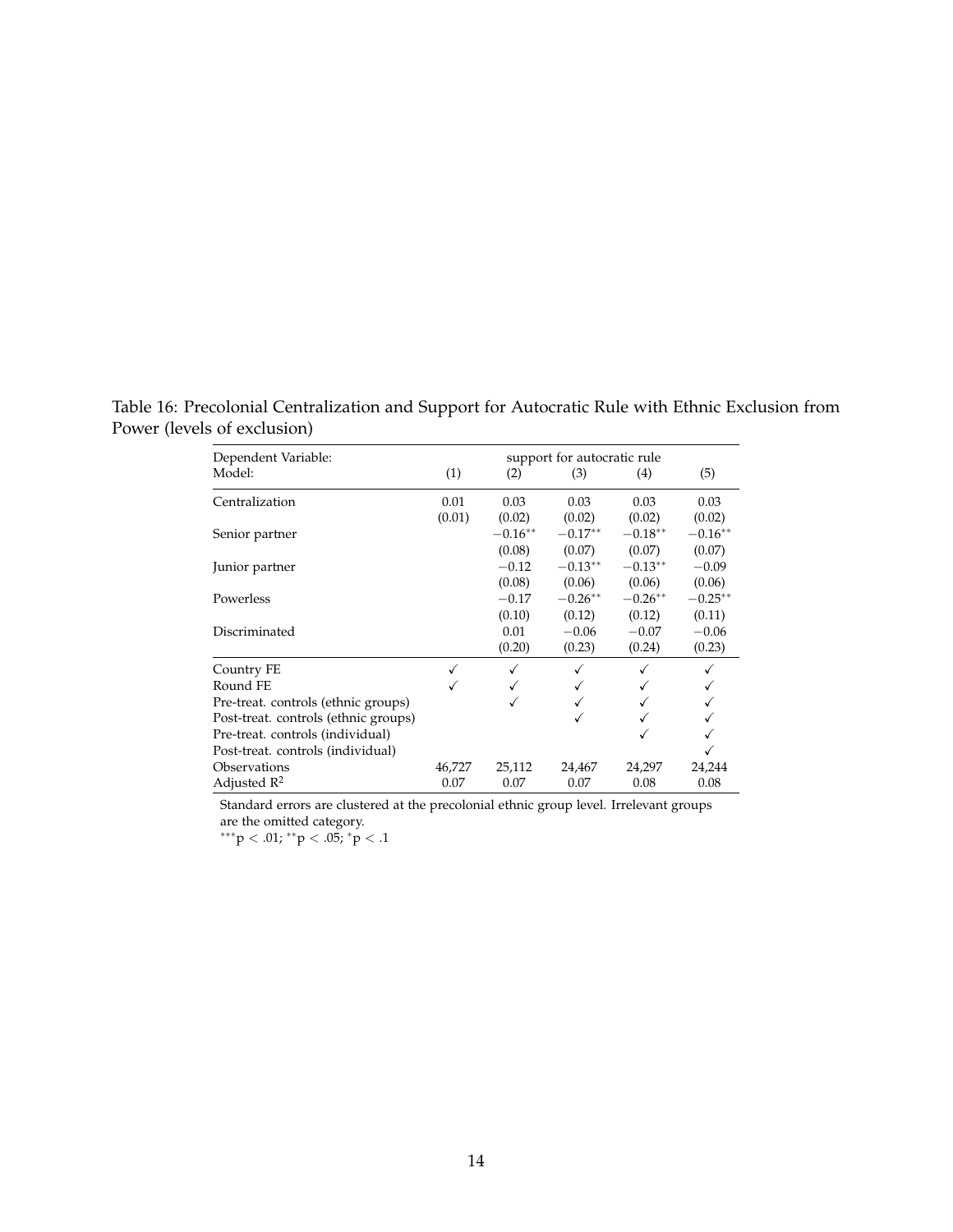## <span id="page-14-0"></span>**8 The Effect of Independence Cohorts (Appendix H)**

| Dependent Variable:                  | support for autocratic rule |           |           |           |           |  |
|--------------------------------------|-----------------------------|-----------|-----------|-----------|-----------|--|
| Model:                               | (1)                         | (2)       | (3)       | (4)       | (5)       |  |
| Centralization                       | 0.01                        | $0.03***$ | $0.04***$ | $0.04***$ | $0.03***$ |  |
|                                      | (0.01)                      | (0.01)    | (0.01)    | (0.01)    | (0.01)    |  |
| Independence cohort                  |                             | $-0.004$  | $-0.005$  | 0.01      | 0.01      |  |
|                                      |                             | (0.03)    | (0.03)    | (0.03)    | (0.03)    |  |
| Country FE                           |                             | ✓         | ✓         |           |           |  |
| Round FE                             |                             |           |           |           |           |  |
| Pre-treat. controls (ethnic groups)  |                             |           |           |           |           |  |
| Post-treat. controls (ethnic groups) |                             |           |           |           |           |  |
| Pre-treat. controls (individual)     |                             |           |           |           |           |  |
| Post-treat. controls (individual)    |                             |           |           |           |           |  |
| Observations                         | 46,727                      | 38,357    | 37,712    | 37,712    | 37,631    |  |
| Adjusted $R^2$                       | 0.07                        | 0.07      | 0.07      | 0.07      | 0.08      |  |

Table 17: Precolonial Centralization and Support for Autocratic Rule with Independence Cohort

Standard errors are clustered at the precolonial ethnic group level.

 $^{***}\mbox{p} < .01;$ <br> $^{**}\mbox{p} < .05;$ <br> $^{*}\mbox{p} < .1$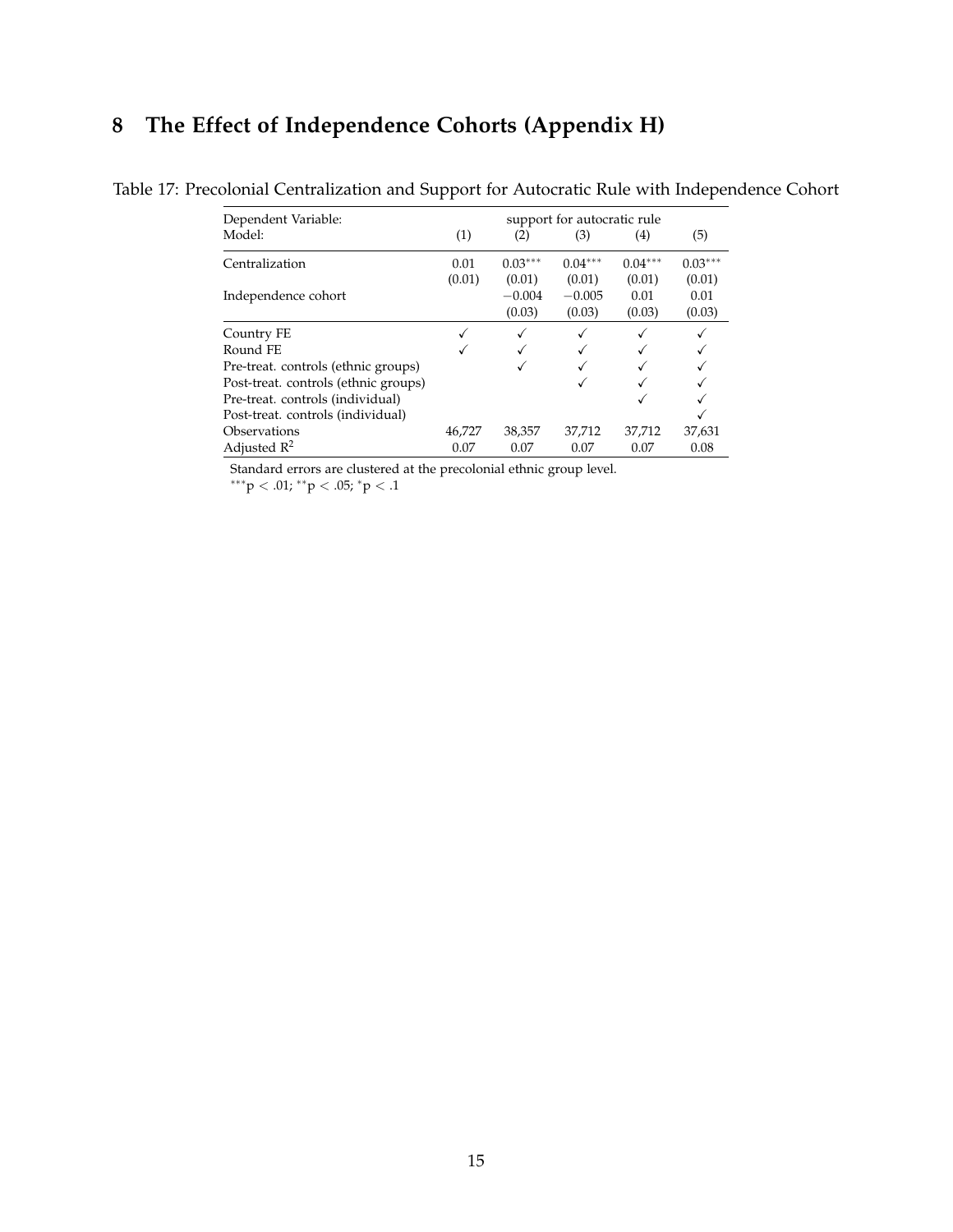### <span id="page-15-0"></span>**9 The Effect of Consecutive Democratic Experience (Appendix I)**

Table 18: Precolonial Centralization and Support for Autocratic Rule with Consecutive Democracy

| Dependent Variable:                  |        |           | support for autocratic rule |           |           |
|--------------------------------------|--------|-----------|-----------------------------|-----------|-----------|
| Model:                               | (1)    | (2)       | (3)                         | (4)       | (5)       |
| Centralization                       | 0.01   | $0.04***$ | $0.04***$                   | $0.04***$ | $0.04***$ |
|                                      | (0.01) | (0.01)    | (0.01)                      | (0.01)    | (0.01)    |
| Consecutive democratic experience    |        | $-0.01$   | $-0.004$                    | $-0.004$  | $-0.003$  |
|                                      |        | (0.01)    | (0.01)                      | (0.01)    | (0.01)    |
| Country FE                           |        | ✓         |                             |           |           |
| Round FE                             |        |           |                             |           |           |
| Pre-treat. controls (ethnic groups)  |        |           |                             |           |           |
| Post-treat. controls (ethnic groups) |        |           |                             |           |           |
| Pre-treat. controls (individual)     |        |           |                             |           |           |
| Post-treat. controls (individual)    |        |           |                             |           |           |
| Observations                         | 46,727 | 37,993    | 37,993                      | 37,712    | 37,631    |
| Adjusted $R^2$                       | 0.07   | 0.07      | 0.07                        | 0.07      | 0.08      |

Standard errors are clustered at the precolonial ethnic group level.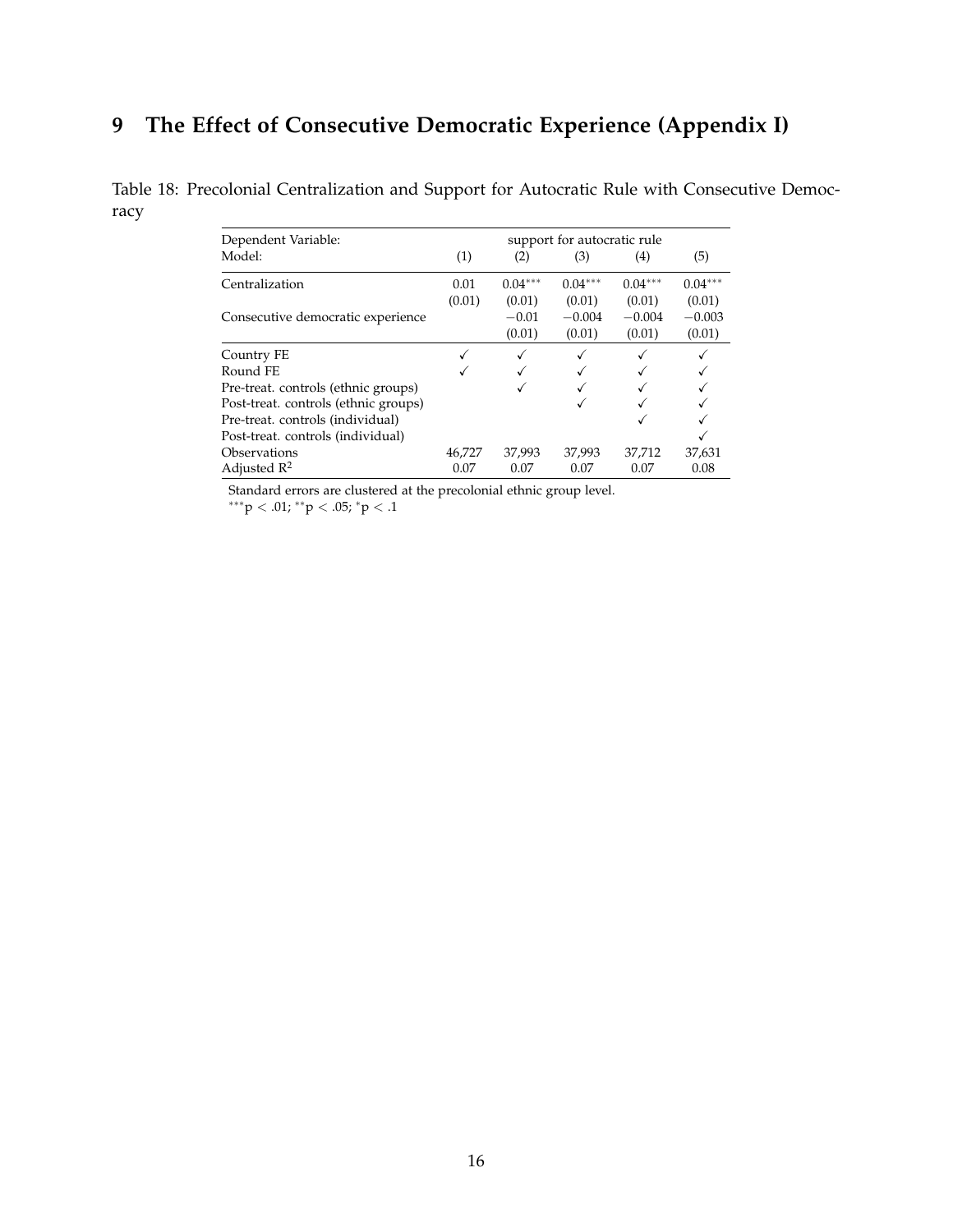## <span id="page-16-0"></span>**10 Unpacking the Mechanisms - Models With Interactions (Appendix J)**

| Dependent Variable:                 |         |              |              | support for autocratic rule |              |          |         |           |
|-------------------------------------|---------|--------------|--------------|-----------------------------|--------------|----------|---------|-----------|
| Model:                              | (1)     | (2)          | (3)          | (4)                         | (5)          | (6)      | (7)     | (8)       |
| Centralization                      | 0.06    | 0.01         | $-0.03$      | $-0.10*$                    | 0.01         | $0.03**$ | 0.01    | $0.04***$ |
|                                     | (0.04)  | (0.03)       | (0.03)       | (0.06)                      | (0.02)       | (0.02)   | (0.02)  | (0.01)    |
| French colony                       | 0.13    | 0.09         |              |                             |              |          |         |           |
|                                     | (0.09)  | (0.11)       |              |                             |              |          |         |           |
| Centralization*French colony        | $-0.05$ | $-0.07$      |              |                             |              |          |         |           |
|                                     | (0.05)  | (0.08)       |              |                             |              |          |         |           |
| <b>British Colony</b>               |         |              | $-0.41***$   | $-0.44***$                  |              |          |         |           |
|                                     |         |              | (0.10)       | (0.14)                      |              |          |         |           |
| Centralization*British colony       |         |              | $0.10*$      | $0.12*$                     |              |          |         |           |
|                                     |         |              | (0.05)       | (0.07)                      |              |          |         |           |
| Contact trad. leader                |         |              |              |                             | 0.04         | 0.04     |         |           |
|                                     |         |              |              |                             | (0.03)       | (0.04)   |         |           |
| Centralization*contact trad. leader |         |              |              |                             | $-0.02$      | $-0.03$  |         |           |
|                                     |         |              |              |                             | (0.02)       | (0.02)   |         |           |
| Resident                            |         |              |              |                             |              |          | $-0.01$ | 0.003     |
|                                     |         |              |              |                             |              |          | (0.04)  | (0.03)    |
| Centralization*resident             |         |              |              |                             |              |          | 0.01    | $-0.01$   |
|                                     |         |              |              |                             |              |          | (0.02)  | (0.02)    |
| Country FE                          |         |              |              |                             | $\checkmark$ | ✓        | ✓       | ✓         |
| Round FE                            | √       | $\checkmark$ | $\checkmark$ | ✓                           | $\checkmark$ | ✓        | ✓       | √         |
| Controls                            |         |              |              | ✓                           |              |          |         | √         |
| Observations                        | 46,727  | 37,631       | 46,727       | 37,631                      | 32,042       | 25,917   | 46,727  | 37,631    |
| Adjusted $\mathbb{R}^2$             | 0.01    | 0.05         | 0.02         | 0.06                        | 0.08         | 0.08     | 0.07    | 0.08      |

|  | Table 19: Investigating the Mechanism |  |  |
|--|---------------------------------------|--|--|
|--|---------------------------------------|--|--|

Standard errors are clustered at the precolonial ethnic group level.